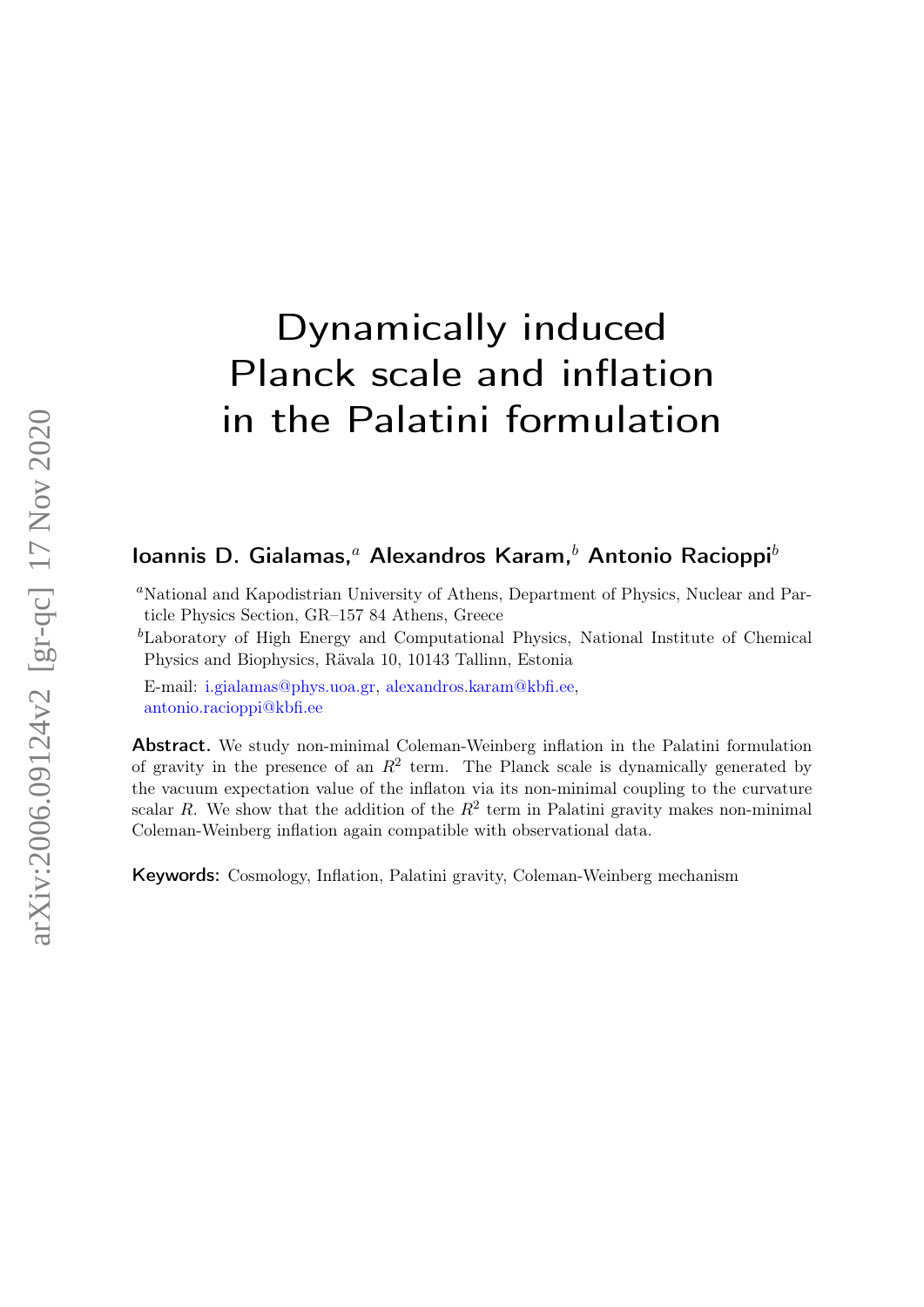# Contents

| $\mathbf{1}$ | Introduction                                    | 1                       |
|--------------|-------------------------------------------------|-------------------------|
|              | 2 The $R^2$ term in the Palatini formalism      | $\overline{\mathbf{2}}$ |
|              | The action<br>2.1                               | 3                       |
|              | 3 Coleman-Weinberg potential                    | $\overline{\mathbf{4}}$ |
|              | 1st order Coleman-Weinberg potential<br>3.1     | $\overline{5}$          |
|              | 3.2<br>2nd order Coleman-Weinberg potential     | 6                       |
|              | 4 Inflationary phenomenology                    | 7                       |
|              | General equations about slow-roll<br>4.1        |                         |
|              | Analytical results<br>4.2                       | 8                       |
|              | 4.3 End of inflation                            | 9                       |
|              | 4.4 Reheating temperature and number of e-folds | 10                      |
|              | Numerical results<br>4.5                        | 11                      |
|              | 4.5.1 Inflationary predictions                  | 11                      |
|              | 4.5.2 Reheating temperature                     | 12                      |
|              | 4.5.3 Validity of theory                        | 14                      |
| 5            | Conclusions                                     | 16                      |
|              | A More details about frame transformations      | <b>16</b>               |

# <span id="page-1-0"></span>1 Introduction

In physical cosmology, cosmic inflation  $[1-4]$  $[1-4]$  is a theory which describes a period of exponential expansion of space in the early Universe. The theory of inflation manages to simultaneously solve basic issues of the Big Bang cosmology like the horizon and flatness problems. Also, it produces a power spectrum of small primordial inhomogeneities which can be compatible with the latest observational data [\[5,](#page-18-2) [6\]](#page-18-3). These data provide a very precise measurement of the scalar spectral index  $n_s$  and an upper bound on the tensor-to scalar-ratio  $r<sup>1</sup>$  $r<sup>1</sup>$  $r<sup>1</sup>$ . The existing data on  $n_s$  and r begin to impose constraints on the number of e-folds  $N_e$ , which generally depend on the reheating temperature  $T_{\text{reh}}$  and the equation of state parameter. In the case where rapid thermalization occurs after the end of inflation,  $N_e$  does not depend anymore on  $T_{\rm reh}$ , which reaches its maximum value.

The use of a Coleman-Weinberg (CW) type of potential [\[7\]](#page-18-4) to address the inflationary problem was already introduced in the early papers on inflation [\[3,](#page-18-5) [4,](#page-18-1) [8–](#page-18-6)[10\]](#page-18-7) and has attracted the interest of many authors since [\[11–](#page-18-8)[52\]](#page-20-0). In the CW models of inflation the non-minimal coupling to gravity can be added to the action (e.g. [\[53,](#page-20-1) [54\]](#page-20-2)) regardless of the presence of the usual  $\frac{M_P^2}{2}R$  term, introducing another old concept regarding the dynamical generation of the Planck scale (e.g. [\[55–](#page-20-3)[58\]](#page-20-4) and refs. therein). In this family of models, the Planck scale is dynamically generated via the non-minimal coupling term  $\frac{\xi \phi^2}{2} R$  assuming that the

<span id="page-1-1"></span><sup>&</sup>lt;sup>1</sup>In the latest observational data [\[5\]](#page-18-2) the spectral index has the measured value  $n_s = 0.9649 \pm 0.0042$  and the tensor-to scalar-ratio r has an upper bound  $r < 0.056$ .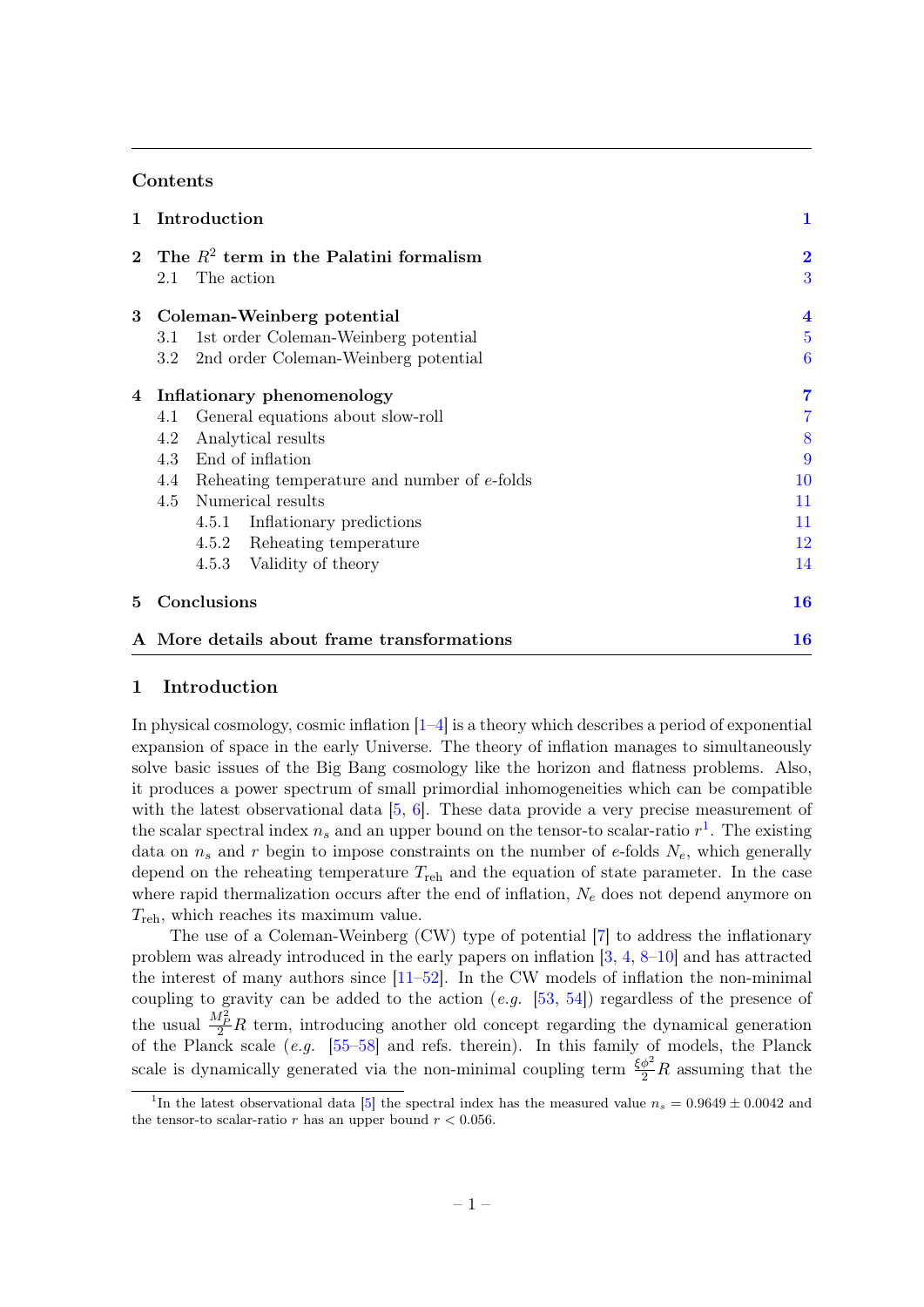inflaton vacuum expectation value (VEV) v is given by  $v^2 = \frac{M_P^2}{\xi}$ . This mechanism can (but not necessarily) be related to the intriguing idea of classical scale invariance as a solution of the naturalness problem  $(e.g. 59, 60]$  $(e.g. 59, 60]$  and refs therein): a concept that became again quite popular few years ago, after the Higgs boson discovery. The consequences of non-minimal couplings to gravity and a dynamically induced Planck scale in inflation have been already studied in several works  $(e.g. \t[17, 18, 57]$  $(e.g. \t[17, 18, 57]$  $(e.g. \t[17, 18, 57]$  $(e.g. \t[17, 18, 57]$  $(e.g. \t[17, 18, 57]$  $(e.g. \t[17, 18, 57]$  and refs. therein), but their predictions for the tensor-to-scalar ratio are usually outside the range of the latest observational data.

However, modifications of general relativity (GR) require also a discussion of what are the gravitational degrees of freedom (dof). It has been known that the Palatini formulation [\[61](#page-21-0)[–69\]](#page-21-1) of GR, is an alternative to the well-known metric formulation [\[70,](#page-21-2) [71\]](#page-21-3). In the Palatini formulation the connection  $\Gamma^{\lambda}_{\mu\nu}$  and the metric  $g_{\mu\nu}$  are treated as independent variables unlike in the metric formulation, where the connection is the Levi-Civita one. Within the context of GR the two formalisms are equivalent [\[72\]](#page-21-4). However, differences between the two formulations arise when non-minimal couplings between gravity and matter are introduced [\[61–](#page-21-0)[63\]](#page-21-5) or the action no longer has a linear dependence on R. Perhaps the simplest modification of GR is given by adding to the Einstein-Hilbert action a function  $F(R)$  [\[63\]](#page-21-5) with R the Ricci scalar. A notable example is the famous Starobisnky model [\[1,](#page-18-0) [73,](#page-21-6) [74\]](#page-21-7) where  $F(R) = \alpha R^2$ . In the context of metric gravity the  $R^2$  term is translated in the Einstein frame to a dynamical scalar field, the inflaton, whose mass is related to the coefficient of the  $R^2$  term and gets fixed due to the observational constraint on the amplitude of the scalar perturbations  $A_s \simeq 2.1 \times 10^{-9}$ [\[5,](#page-18-2) [6\]](#page-18-3). Such a scenario in the metric case has attracted the interest of many authors [\[39,](#page-20-8) [43,](#page-20-9) [75–](#page-21-8) 91. On the other hand, any  $F(R)$  theory in the framework of Palatini gravity, has no extra propagating dof that can play the role of the inflaton, therefore an additional scalar field needs to be introduced. Inflation in the context of Palatini gravity has been extensively discussed in [\[92](#page-22-1)[–122\]](#page-23-0). In particular, the impact of  $F(R) = \alpha R^2$  in the Palatini gravity has received considerable attention [\[113,](#page-23-1) [121–](#page-23-2)[134\]](#page-24-0). The advantage of this last class of models is that the addition of the  $R^2$  term can be used to lower the tensor-to-scalar ratio r [\[124\]](#page-23-3), in any model with a scalar field.

In this paper we study the predictions of non-minimal CW inflation in presence of an  $R^2$ term in the Palatini formulation of gravity. The article is organized as follows: In section [2,](#page-2-0) we give a set up of the  $R^2$  Palatini gravity in the presence of a non-minimal coupling between gravity and the inflaton. In section [3,](#page-4-0) we present a general discussion of the CW inflation where a dynamical generation of the Planck scale takes place due to the inflaton non-minimal coupling. In section [4,](#page-7-0) we present an extensive study of the inflationary phenomenology, including generalities for the end of inflation, number of e-folds, reheating temperature and numerical results for the models of section [3.](#page-4-0) We also establish an upper bound on the coefficient of the  $R^2$  term  $\alpha$  based on detectability of future satellites. The validity of the model is also discussed in detail. In section [5](#page-16-0) we end with our conclusions. In appendix [A](#page-16-1) we give more details about the frame transformations of section [2.](#page-2-0)

Throughout the paper, we use the space-time metric  $\eta_{\mu\nu} = \text{diag}(-, +, +, +)$ , with Greek letters referring to space-time indices,  $(0, 1, 2, 3)$ . Moreover, we have set the reduced Planck mass  $M_P = (8\pi G_N)^{-1/2}$  to be dimensionless and equal to unity.

# <span id="page-2-0"></span>2 The  $R^2$  term in the Palatini formalism

In this section we review the main aspects of a non-minimally coupled inflaton  $\phi$  in presence of an  $R^2$  term in the Palatini formalism.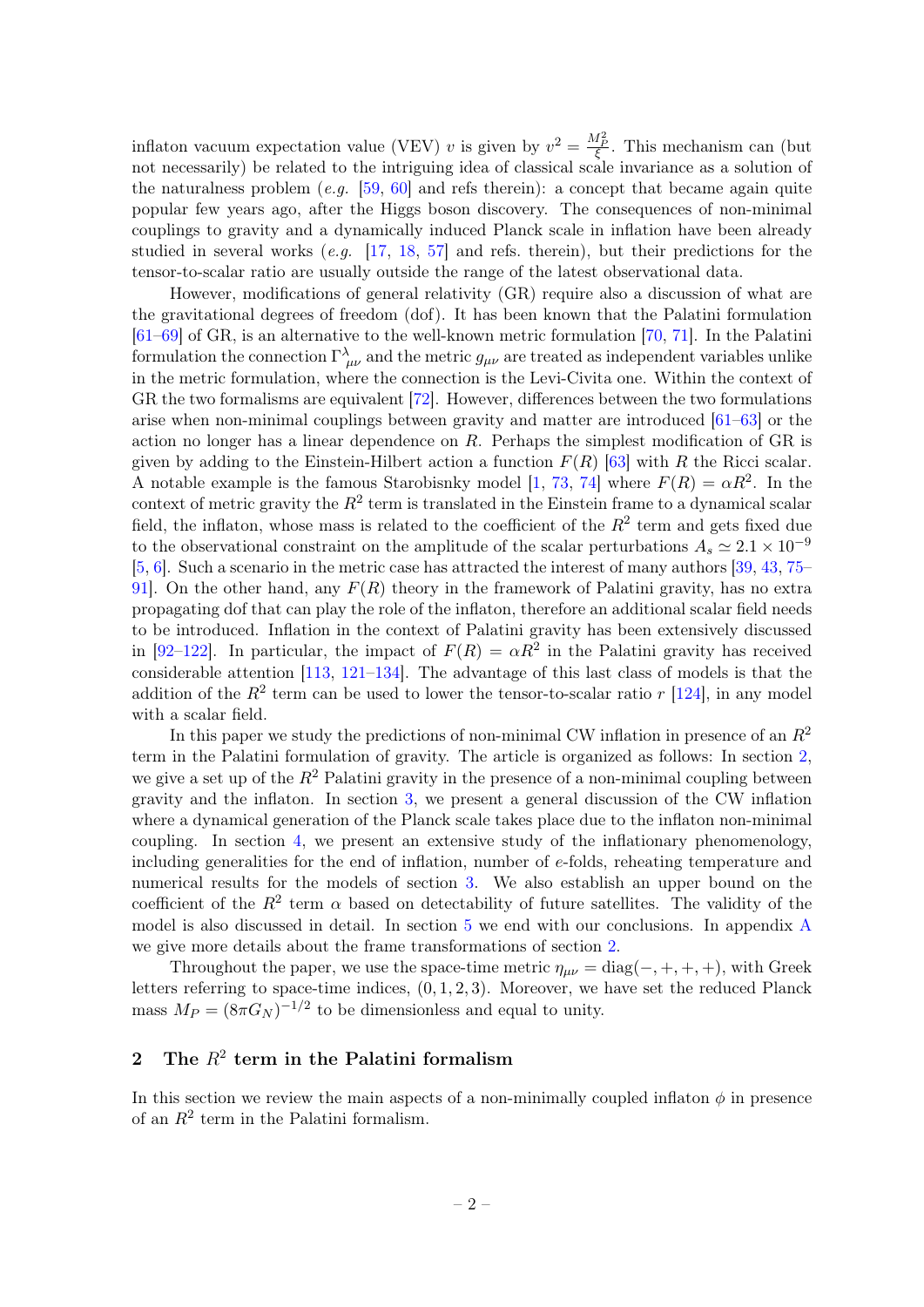#### <span id="page-3-0"></span>2.1 The action

Let us start by considering an action of the form  $[124, 125]$  $[124, 125]$  $[124, 125]$ 

<span id="page-3-4"></span>
$$
S = \int d^4x \sqrt{-g} \left[ \frac{\alpha}{2} R^2 + \frac{1}{2} A(\phi) R - \frac{1}{2} g^{\mu\nu} \partial_\mu \phi \partial_\nu \phi - V(\phi) \right], \qquad (2.1)
$$

where g is the determinant of the spacetime metric  $g_{\mu\nu}$ ,  $\alpha$  is a positive constant,  $R =$  $g^{\mu\nu}R_{\mu\nu}(\Gamma,\partial\Gamma)$  is the curvature (Ricci) scalar and  $R_{\mu\nu}$  is the Ricci tensor which is built by contraction of the Riemann tensor  $R^{\lambda}{}_{\mu\nu\sigma}$ . The latter is, in turn, constructed from the connection Γ and its first derivatives, while  $\phi$  is the inflaton field and  $V(\phi)$  its (Jordan frame) potential. We have also included in the action a general non-minimal function  $A(\phi)$  which couples the inflaton to gravity and assumed that the inflaton kinetic term is canonical. In the following, we adopt the Palatini formulation of general relativity, where the metric  $g_{\mu\nu}$ and the connection  $\Gamma$  are treated as independent variables, with the extra assumption that the connection is torsion-free,  $\Gamma_{\mu\nu}^{\lambda} = \Gamma_{\nu\mu}^{\lambda}$ .

In order to obtain a minimally coupled inflaton field, we eliminate the  $R^2$  term by introducing a non-minimally coupled auxiliary field  $\chi \equiv 2\alpha R$  and we perform a Weyl transformation (which depends on both  $\phi$  and  $\chi$ ) [\[124\]](#page-23-3)

<span id="page-3-7"></span>
$$
g_{\mu\nu} \to \Omega^2 g_{\mu\nu} = [\chi + A(\phi)]g_{\mu\nu} . \tag{2.2}
$$

Then, the action becomes

<span id="page-3-1"></span>
$$
S = \int d^4x \sqrt{-g} \left[ \frac{1}{2} R - \frac{1}{2} \frac{1}{\chi + A(\phi)} g^{\mu\nu} \partial_\mu \phi \partial_\nu \phi - \hat{V}(\phi, \chi) \right] , \qquad (2.3)
$$

where the conformally transformed potential is

<span id="page-3-3"></span>
$$
\hat{V}(\phi,\chi) = \frac{1}{[\chi + A(\phi)]^2} \left[ V(\phi) + \frac{\chi^2}{8\alpha} \right] . \tag{2.4}
$$

Varying [\(2.3\)](#page-3-1) with respect to  $\chi$ , we obtain a constraint equation with the solution

<span id="page-3-2"></span>
$$
\chi = \frac{8\alpha V(\phi) + 2\alpha A(\phi) (\partial \phi)^2}{A(\phi) - 2\alpha (\partial \phi)^2}.
$$
\n(2.5)

In general, we can insert [\(2.5\)](#page-3-2) into [\(2.4\)](#page-3-3) to eliminate  $\chi$  and write the action in terms of  $\phi$ only. We obtain

<span id="page-3-5"></span>
$$
S = \int d^4x \sqrt{-g} \left[ \frac{1}{2} R + \frac{1}{2} K(\phi) \left( \partial \phi \right)^2 + \frac{1}{4} L(\phi) \left( \partial \phi \right)^4 - \frac{\bar{U}}{1 + 8\alpha \bar{U}} \right] , \qquad (2.6)
$$

where we have defined

<span id="page-3-8"></span>
$$
\bar{U}(\phi) \equiv \frac{V(\phi)}{[A(\phi)]^2} \tag{2.7}
$$

and

<span id="page-3-6"></span>
$$
K(\phi) \equiv -\frac{1}{A(1 + 8\alpha \bar{U})}, \qquad L(\phi) = \frac{2\alpha}{A^2(1 + 8\alpha \bar{U})}.
$$
\n(2.8)

Note that  $\bar{U}$  is the usual Einstein frame potential in the case where we do not have the  $R^2$ term (for more details see Appendix [A\)](#page-16-1). Also, in addition to modifying the potential, the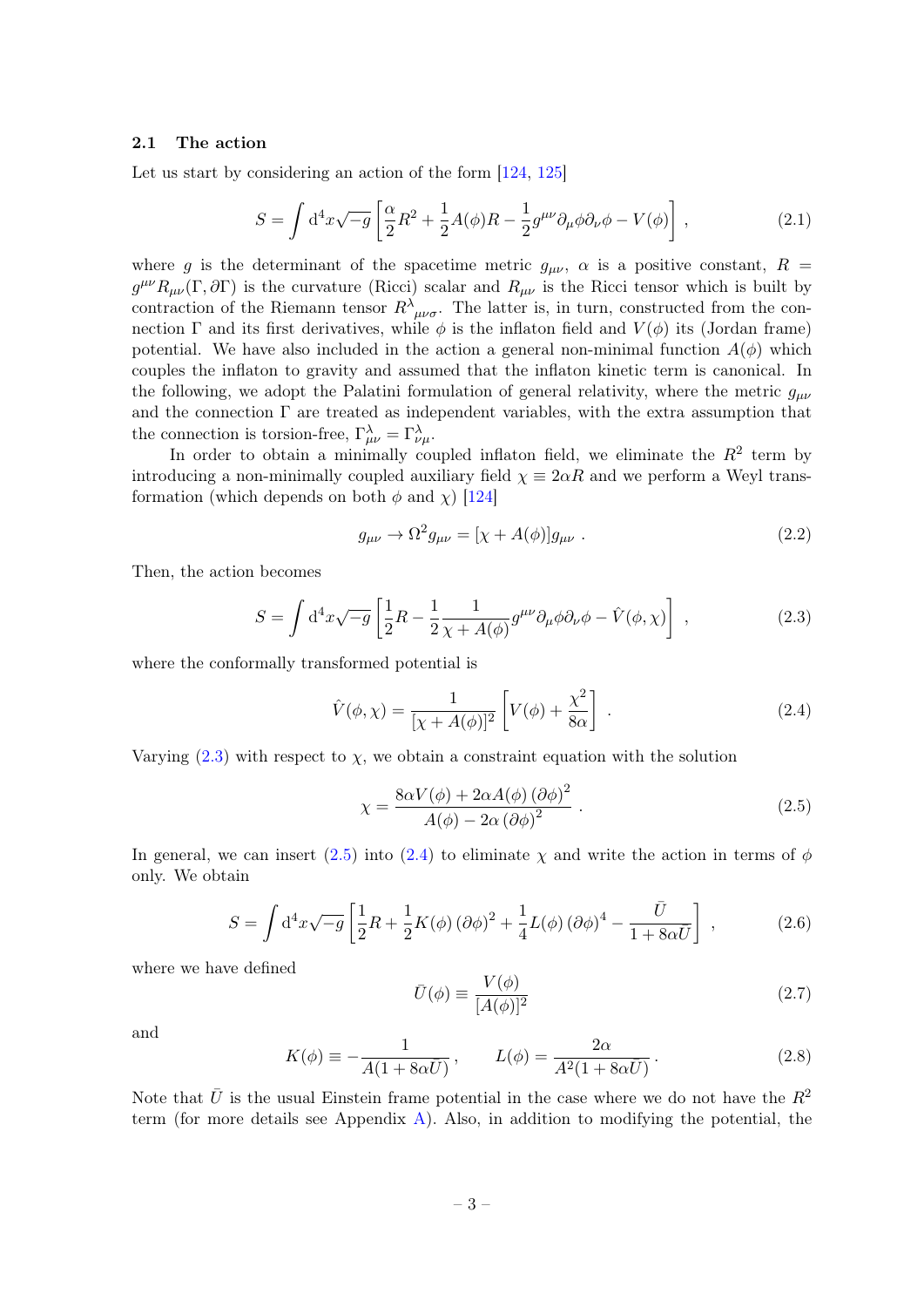conformal transformation has translated the  $R^2$  term into a higher-order kinetic term for the inflaton field, which is always subdominant during slow-roll [\[124\]](#page-23-3). Finally, through a field redefinition of the form

<span id="page-4-7"></span>
$$
\left(\frac{\mathrm{d}\phi}{\mathrm{d}\zeta}\right)^2 = A(1 + 8\alpha \bar{U}),\qquad(2.9)
$$

the action takes the form

<span id="page-4-8"></span>
$$
S = \int d^4x \sqrt{-g} \left[ \frac{1}{2} R - \frac{1}{2} (\partial \zeta)^2 + \frac{\alpha}{2} \left( 1 + 8\alpha \bar{U}(\zeta) \right) (\partial \zeta)^4 - U(\zeta) \right],\tag{2.10}
$$

where the Einstein frame potential reads

<span id="page-4-6"></span>
$$
U \equiv \frac{\bar{U}}{1 + 8\alpha \bar{U}}.
$$
\n(2.11)

We can see that, regardless of the shape of  $\bar{U}$ , the  $R^2$  term decreases the height of the Einstein frame potential. For large field values, the effective potential becomes flat and asymptotes to the value  $1/(8\alpha)$  [\[124\]](#page-23-3).

## <span id="page-4-0"></span>3 Coleman-Weinberg potential

In this section we discuss the details about the inflaton potential, first for the original models with  $\alpha = 0$  and later also in the presence of  $\alpha$ . We consider the following scalar potential

<span id="page-4-2"></span>
$$
V(\phi) = \frac{1}{4}\lambda(\phi)\phi^4 + \Lambda^4,\tag{3.1}
$$

containing a running<sup>[2](#page-4-1)</sup> quartic coupling  $\lambda(\phi)$  and a cosmological constant  $\Lambda$  which is adjusted so that at the minimum the potential value is zero,  $i.e.$ ,

<span id="page-4-3"></span>
$$
V(v) = \frac{1}{4}\lambda(v)v^4 + \Lambda^4 = 0,
$$
\n(3.2)

where  $v$  is the VEV of the inflaton. We assume the following non-minimal coupling to gravity:

<span id="page-4-5"></span>
$$
A(\phi) = \xi \phi^2, \qquad (3.3)
$$

therefore the action [\(2.1\)](#page-3-4) lacks an Einstein-Hilbert term, which is dynamically generated by a non vanishing inflaton VEV that satisfies

<span id="page-4-4"></span>
$$
v = \frac{1}{\sqrt{\xi}}.\tag{3.4}
$$

Note that such a relation automatically implies that  $\xi$  can only take positive values. We discuss now the possible scenarios that arise from the minimization of the scalar potential. A complete discussion was already presented in [\[57\]](#page-20-7), however for the sake of clarity we review the relevant details. Given the scalar potential in eq.  $(3.1)$ , the general minimum equation is

$$
\frac{1}{4}\beta(v) + \lambda(v) = 0,
$$
\n(3.5)

<span id="page-4-1"></span><sup>&</sup>lt;sup>2</sup>The careful reader might notice that also  $\xi$  and  $\alpha$  are subject to quantum corrections. However, it can be proven that their running is suppressed and can be safely ignored because of the constraint on the amplitude of scalar perturbations [\[5,](#page-18-2) [6\]](#page-18-3) and perturbativity of the theory (e.g. [\[26,](#page-19-1) [43,](#page-20-9) [56,](#page-20-10) [135\]](#page-24-1) and refs. therein.)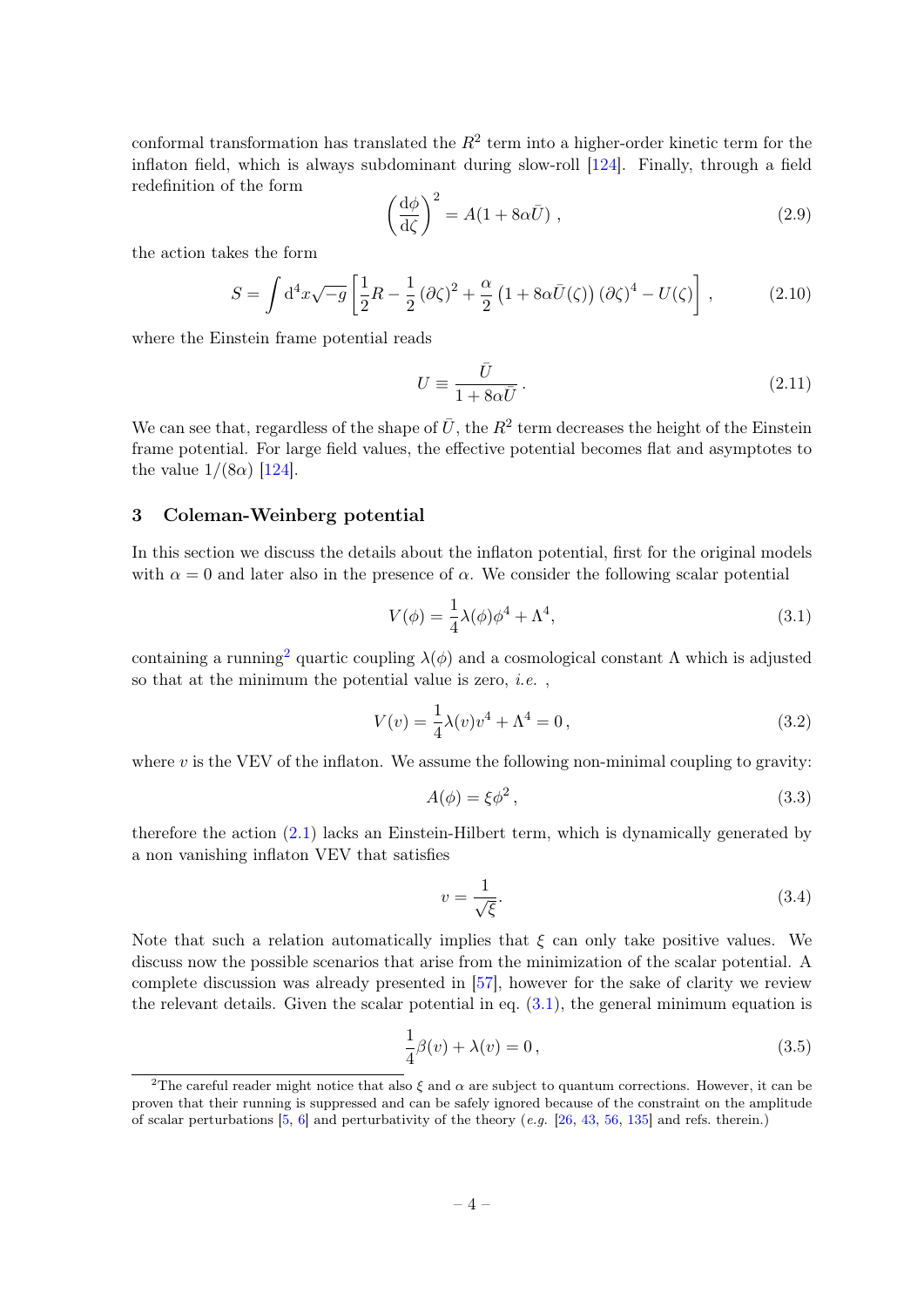where  $\beta(\mu) = \mu \frac{\partial}{\partial \mu} \lambda(\mu)$  is the beta-function of the quartic coupling  $\lambda(\mu)$ . Therefore, several possibilities are open according to how we solve the equation:

<span id="page-5-1"></span>
$$
a) \ \beta(v) = \lambda(v) = 0,\tag{3.6}
$$

$$
b) \beta(v) > 0, \lambda(v) < 0,
$$
\n
$$
(3.7)
$$

$$
c) \beta(v) < 0, \lambda(v) > 0. \tag{3.8}
$$

It is easy to show that c) is actually a local maximum of the potential, therefore the only allowed solutions are a) or b). Using eq. [\(3.2\)](#page-4-3), the first option implies also that  $\Lambda = 0$ , realizing a full classical scale invariant setup, while the second option requires  $\Lambda \neq 0$  (it can be proven that scale invariance is only softly broken *i.e.*  $\Lambda \ll 1$  [\[57\]](#page-20-7)). The quartic coupling pre-factor in eq.  $(3.1)$  can be model-independently written as a Taylor expansion around the VEV

$$
\lambda(\phi) = \lambda(v) + \beta(v) \ln \frac{\phi}{v} + \frac{1}{2!} \beta'(v) \ln^2 \frac{\phi}{v} + \frac{1}{3!} \beta''(v) \ln^3 \frac{\phi}{v} + \cdots,
$$
 (3.9)

where  $\beta'(\mu)$  and  $\beta''(\mu)$  are respectively the first and second derivative of  $\beta(\mu)$  with respect to  $t = \ln \mu$  and we assumed without loss of generality that  $\phi > 0$ . Therefore for case a) described in eq. [\(3.6\)](#page-5-1) we have that the leading order expression is

<span id="page-5-4"></span>
$$
\lambda^{a}(\phi) \simeq \frac{\beta'(v)}{2} \ln^2 \frac{\phi}{v}, \qquad (3.10)
$$

while for case b) we get

<span id="page-5-2"></span>
$$
\lambda^{b}(\phi) \simeq \lambda(v) + \beta(v) \ln \frac{\phi}{v}.
$$
\n(3.11)

In the following subsections we discuss separately each case, starting from case b). In order to avoid a cumbersome notation, from now on we omit the argument " $(v)$ " and restore it only when needed.

#### <span id="page-5-0"></span>3.1 1st order Coleman-Weinberg potential

By using eqs.  $(3.2)$ ,  $(3.4)$  and  $(3.11)$  the potential can be rewritten as [\[18,](#page-19-0) [57\]](#page-20-7)

<span id="page-5-7"></span>
$$
V(\phi) = \Lambda^4 \left\{ 1 + \left[ 4\ln\left(\frac{\phi}{v}\right) - 1 \right] \frac{\phi^4}{v^4} \right\}.
$$
 (3.12)

In presence of the non-minimal coupling to gravity  $(3.3)$  but in absence of an  $R^2$  term, the inflaton potential in the Einstein frame becomes [\[18,](#page-19-0) [57\]](#page-20-7)

<span id="page-5-3"></span>
$$
\bar{U}(\bar{\zeta}) = \Lambda^4 \left( 4 \frac{\bar{\zeta}}{v} + e^{-4 \frac{\bar{\zeta}}{v}} - 1 \right), \qquad (3.13)
$$

where the field redefinition is

$$
\phi = e^{\bar{\zeta}/v}v. \tag{3.14}
$$

We can immediately appreciate two relevant limit cases [\[18,](#page-19-0) [57\]](#page-20-7). For  $v \ll 1$  (*i.e.*  $\xi \gg 1$ ) and  $\bar{\zeta} > 0$ , the potential becomes

<span id="page-5-6"></span>
$$
\bar{U}(\bar{\zeta}) \approx a_{\zeta}\,\bar{\zeta}\,,\tag{3.15}
$$

with  $a_{\zeta} = 4\frac{\Lambda^4}{v}$ . On the other hand for  $v \gg 1$  (*i.e.*  $\xi \ll 1$ ), the potential reduces to

<span id="page-5-5"></span>
$$
\bar{U}(\bar{\zeta}) \approx \frac{m^2}{2}\bar{\zeta}^2\,,\tag{3.16}
$$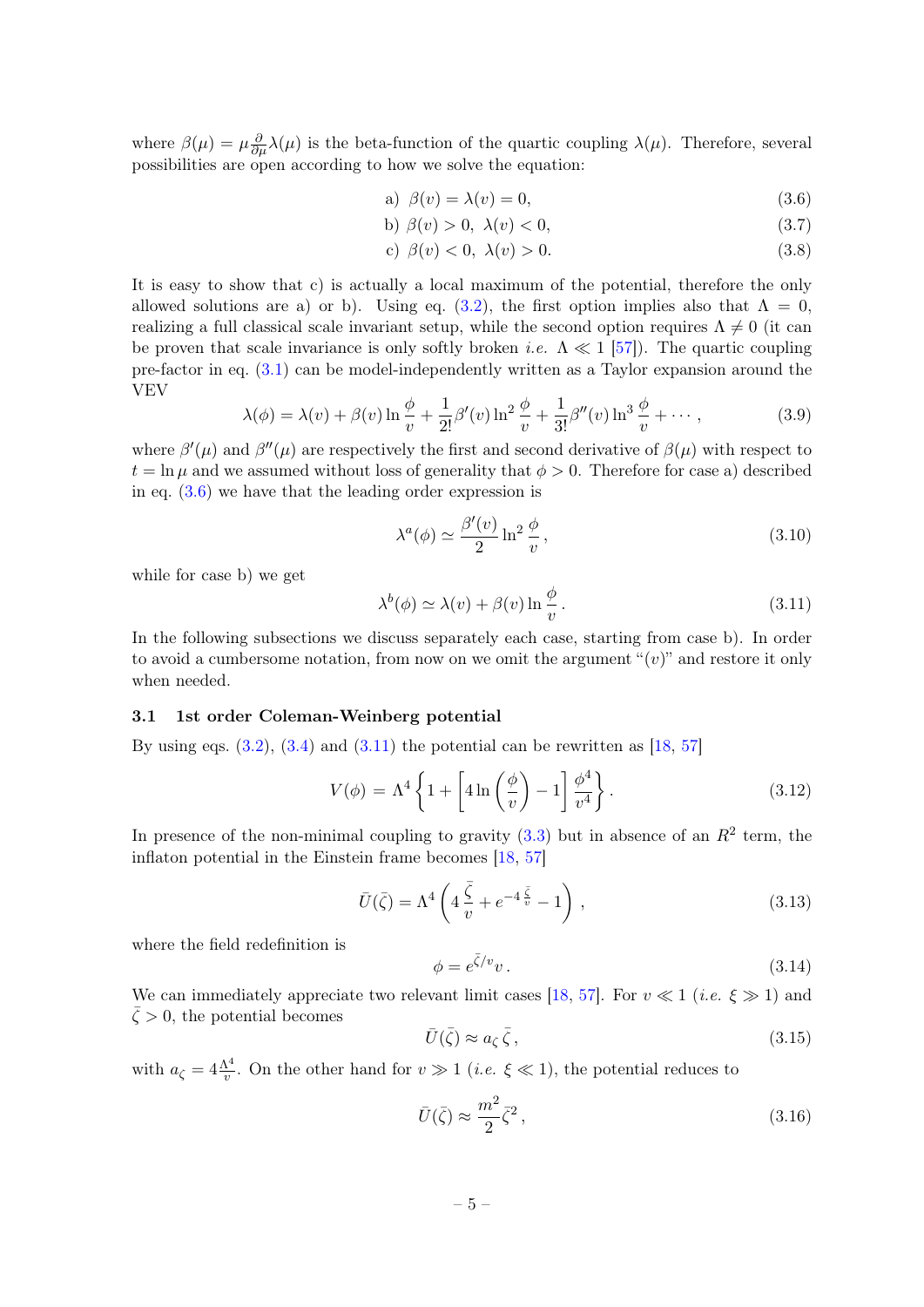with  $m = m_1 = 4 \frac{\Lambda^2}{v}$ . Therefore in absence of  $\alpha$ , the model includes linear and quadratic inflation as limit solutions respectively for small v and big v. Let us see now how the predictions change with the addition of the  $R^2$  term. In this case the Einstein frame potential becomes<sup>[3](#page-6-1)</sup>

$$
U(\bar{\zeta}) = \frac{\Lambda^4 \left( 4 \frac{\bar{\zeta}}{v} + e^{-4 \frac{\bar{\zeta}}{v}} - 1 \right)}{1 + 8\alpha \Lambda^4 \left( 4 \frac{\bar{\zeta}}{v} + e^{-4 \frac{\bar{\zeta}}{v}} - 1 \right)},
$$
\n(3.17)

where we have used eq. [\(2.11\)](#page-4-6) with  $\bar{U}$  given in [\(3.13\)](#page-5-3) and  $A(\bar{\zeta}) = 1$ . Unfortunately in this case the corresponding field redefinition  $(2.9)$ ,  $d\zeta/d\bar{\zeta}$ , cannot be solved exactly. However, we can still present exact solutions for the two limit cases shown above. In such cases the result for  $U$  is equivalent to the solution of the model with a minimally coupled inflaton with a linear/quadratic scalar potential plus an  $R^2$  term. We obtain that

$$
U(\zeta) \simeq \frac{1}{8\alpha} \frac{1 + \frac{1}{2\alpha a_{\zeta}\zeta}}{\left(1 + \frac{1}{4\alpha a_{\zeta}\zeta}\right)^2}
$$
(3.18)

for small  $v$ , where the field the redefinition is very well approximated with

$$
\bar{\zeta} \simeq \zeta + 2\alpha a_{\zeta} \zeta^2. \tag{3.19}
$$

On the other hand, for big  $v$ , we get

<span id="page-6-2"></span>
$$
U(\zeta) \simeq \frac{\tanh^2\left(2\sqrt{\alpha}m\zeta\right)}{8\alpha} \tag{3.20}
$$

where now the field the redefinition is very well approximated by

$$
\bar{\zeta} \simeq \frac{1}{2\sqrt{\alpha}m} \sinh\left(2\sqrt{\alpha}m\zeta\right) . \tag{3.21}
$$

This last result is in agreement with [\[113\]](#page-23-1). However, with respect to [\[113\]](#page-23-1), our study will present an improved study of the reheating phenomenology and the computation of the number of e-folds (see section [4\)](#page-7-0). In order to have an understanding of the overall shape of the potential, in figure [1,](#page-7-2) red line, we plot the 1st order CW potential as a function of  $\bar{\zeta}$  for the reference values  $\xi = 10$ ,  $\Lambda = 0.0015$ . In the left panel we show  $\overline{U}$ , *i.e.* the potential for  $\alpha = 0$ , while on the right panel we show U, *i.e.* the potential in the presence of the  $\alpha R^2$  term, with  $\alpha = 10^{10}$ . We can notice that since  $\bar{U}(\bar{\zeta})$  is asymmetrical under the transformation  $\bar{\zeta} \to -\bar{\zeta}$ , the same holds for U. However, in both the quadrants the asymptotic limit is  $U \to \frac{1}{8\alpha}$  in agreement with [\[124\]](#page-23-3).

#### <span id="page-6-0"></span>3.2 2nd order Coleman-Weinberg potential

By using eqs.  $(3.2)$ ,  $(3.4)$  and  $(3.10)$  the potential can be rewritten as [\[17\]](#page-18-9)

<span id="page-6-3"></span>
$$
V(\phi) = \frac{1}{8}\beta'\phi^4 \ln^2\left(\frac{\phi}{v}\right)
$$
 (3.22)

<span id="page-6-1"></span><sup>&</sup>lt;sup>3</sup>More details on the use of the  $\bar{\zeta}$  field redefinition in presence of an  $R^2$  term are given in the Appendix.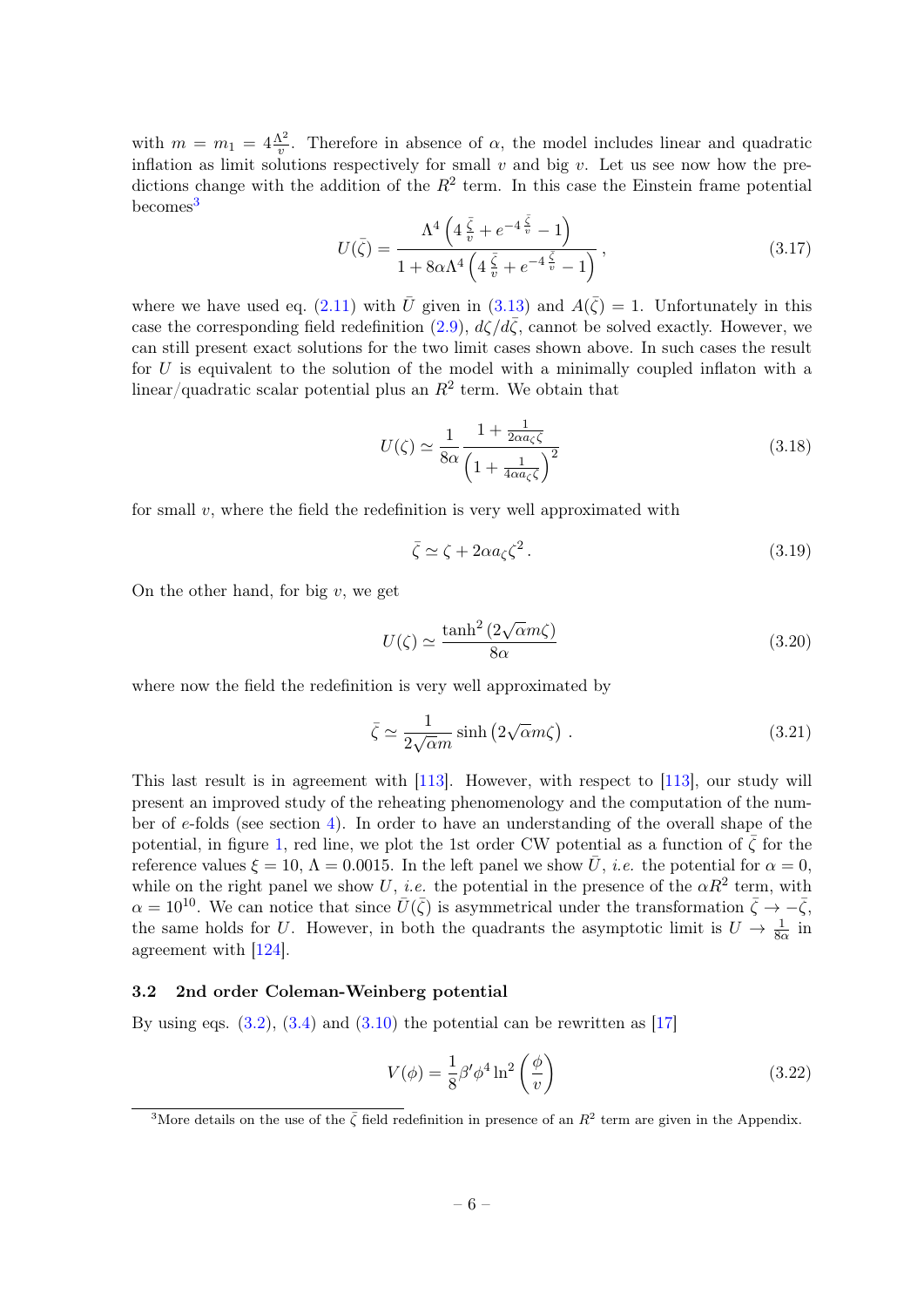

Figure 1. Left: Scalar potential  $\bar{U}(\bar{\zeta})$  for the 1st order CW model in section [3.1](#page-5-0) (red line) with  $\kappa=\Lambda^{-4}$ and for the 2nd order CW model in section [3.2](#page-6-0) (blue line) with  $\kappa=\xi^2/\beta'$ . For both potentials we fixed  $\xi=10.$  <code>Right: Scalar</code> potential  $U(\bar{\zeta})$  for the 1st order <code>CW</code> model in section [3.1](#page-5-0) for  $\Lambda=0.0015$  (red line) and for the 2nd order CW model in section [3.2](#page-6-0) for  $\beta' = 10^{-9}$  (blue line). For both potentials we fixed  $\xi=10$  and  $\alpha=10^{10}$ .

and the non-minimal coupling satisfies again eq.  $(3.4)$ . Without the  $R^2$  term, the model reproduces in the Einstein frame the quadratic inflaton potential  $(3.16)$ , where now [\[17\]](#page-18-9)

<span id="page-7-3"></span><span id="page-7-2"></span>
$$
m^2 = m_2^2 = \frac{\beta' v^2}{4}.
$$
\n(3.23)

Therefore the inflaton potential in the presence of the  $R^2$  term is again [\(3.20\)](#page-6-2) with the mass parameter provided by eq. [\(3.23\)](#page-7-3). In figure [1,](#page-7-2) blue line, we plot the 2nd order CW potential as a function of  $\bar{\zeta}$  for the reference values  $\xi = 10$  and  $\beta' = 10^{-9}$ . In the left panel we show  $\overline{U}$ , *i.e.* the potential for  $\alpha = 0$ , while on the right panel we show U, *i.e.* the potential in the presence of the  $\alpha R^2$  term, with  $\alpha = 10^{10}$ . We can notice that since  $\bar{U}(\bar{\zeta})$  is now symmetrical under the transformation  $\bar{\zeta} \to -\bar{\zeta}$ , the same holds for U. We can also appreciate that the asymptotic limit of  $U \to \frac{1}{8\alpha}$  holds for both models regardless of the starting potential  $\bar{U}$ (provided that their asymptotic limit is  $\bar{U} \to \infty$ ), in agreement with [\[124\]](#page-23-3).

## <span id="page-7-0"></span>4 Inflationary phenomenology

#### <span id="page-7-1"></span>4.1 General equations about slow-roll

In the flat FRW case with zero spatial curvature the Friedmann and Klein-Gordon equations for the redefined inflaton field read [\[124\]](#page-23-3)

<span id="page-7-4"></span>
$$
3H^2 = \frac{1}{2} [1 + 3\alpha (1 + 8\alpha \bar{U}) \dot{\zeta}^2] \dot{\zeta}^2 + U \tag{4.1}
$$

$$
0 = [1 + 6\alpha(1 + 8\alpha \bar{U})\dot{\zeta}^2]\ddot{\zeta} + 3[1 + 2\alpha(1 + 8\alpha \bar{U})\dot{\zeta}^2]H\dot{\zeta} + 12\alpha^2\dot{\zeta}^4\bar{U}' + U'. \tag{4.2}
$$

Inflation takes place when the first Hubble slow-roll parameter

$$
\epsilon_H \equiv -\frac{\dot{H}}{H^2} = \frac{\dot{\zeta}^2}{2H^2} \left[ 1 + 2\alpha \left( 1 + 8\alpha \bar{U} \right) \dot{\zeta}^2 \right] \tag{4.3}
$$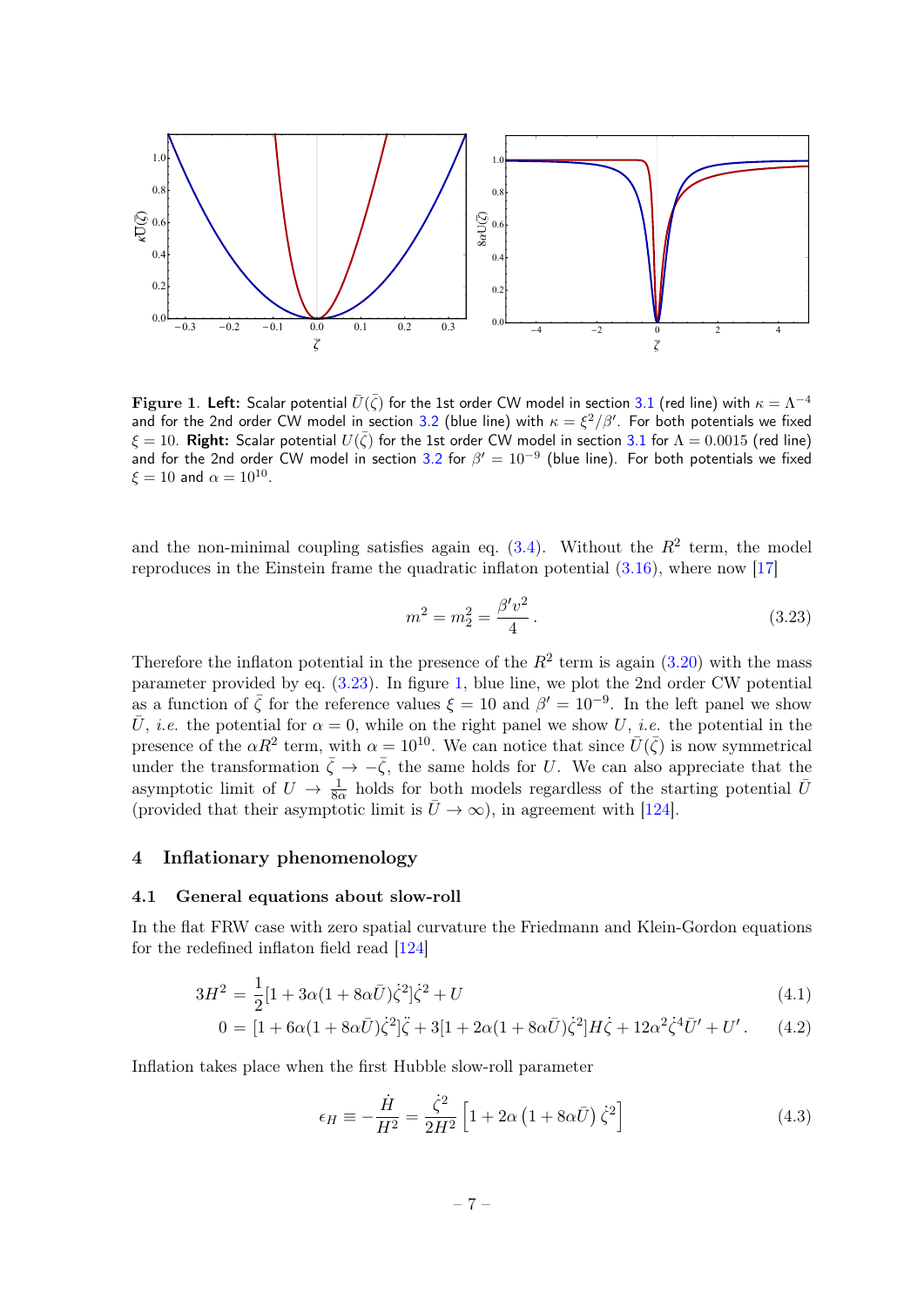is smaller than one. In the slow-roll limit,  $\epsilon_H \ll 1$  and the  $\ddot{\zeta}$  term in [\(4.2\)](#page-7-4) is negligible. Analogously, the contribution of the higher-order kinetic term in [\(2.10\)](#page-4-8) is subdominant and can be neglected (see footnote 1 of [\[124\]](#page-23-3)). The dynamics of the higher-order kinetic terms are usually encoded in the speed of sound parameter, which has been shown in similar Palatini- $R^2$ models to be very close to unity during inflation and only deviate at the end of it, without significantly affecting the inflationary predictions though [\[129\]](#page-24-2). Also, even for large values of  $\alpha$ , the slow-roll attractor is reached exponentially fast [\[122\]](#page-23-0), which means there is no need for fine tuning. Furthermore, the first order expressions for the amplitude of the scalar power spectrum and spectral index as functions of  $\phi$  do not depend explicitly on  $\alpha$  [\[124\]](#page-23-3)

<span id="page-8-1"></span>
$$
24\pi^2 A_s = \frac{U}{\epsilon_U} = \frac{\bar{U}}{\epsilon_{\bar{U}}}, \qquad n_s = 1 - 6\epsilon_U + 2\eta_U = 1 - 6\epsilon_{\bar{U}} + 2\eta_{\bar{U}}, \tag{4.4}
$$

with the potential slow-roll parameters defined as

$$
\epsilon_U = \frac{1}{2} \left( \frac{U'}{U} \right)^2, \qquad \epsilon_{\bar{U}} = \frac{1}{2} \left( \frac{\bar{U}'}{\bar{U}} \right)^2 = \epsilon_U |_{\alpha = 0}, \tag{4.5}
$$

$$
\eta_U = \frac{U''}{U}, \qquad \eta_{\bar{U}} = \frac{\bar{U}''}{\bar{U}} = \eta_U|_{\alpha=0}.
$$
\n(4.6)

On the other hand, the tensor power spectrum depends explicitly on  $\alpha$ 

$$
A_T = \frac{2}{3\pi^2} U = \frac{2}{3\pi^2} \frac{\bar{U}}{1 + 8\alpha \bar{U}}.
$$
 (4.7)

Consequently, the tensor-to-scalar ratio becomes

<span id="page-8-2"></span>
$$
r = 16\epsilon_U = \frac{\bar{r}}{1 + 8\alpha \bar{U}} = \frac{\bar{r}}{1 + 12\pi^2 A_s \bar{r}\alpha},\qquad(4.8)
$$

where in the last equality we used eq. [\(4.4\)](#page-8-1) and  $\bar{r} = 16\epsilon_{\bar{U}}$  is the tensor-to-scalar ratio of the same model but without the  $R^2$  term. We can see then that for large enough  $\alpha$  we can lower the value of r in a given model, without affecting the prediction for  $n_s$  (assuming that the number of e-folds is independent on  $\alpha$ , which will turn out to be a rough approximation).

At this point, we would like to establish an upper bound on  $\alpha$  based on detectability from future experiments. The next-generation CMB satellites (LiteBIRD [\[136\]](#page-24-3), PIXIE [\[137\]](#page-24-4), PICO [\[138\]](#page-24-5)), if approved, will be able to detect the primordial CMB B-mode polarization for tensor-to-scalar ratio values of  $r < 0.001$ . In particular the sensitivity of PICO will be approximately  $\delta_r \approx 10^{-4}$ . We use this last value to set an upper bound  $\alpha$ . For  $\alpha \to \infty$  (and  $\bar{r} > \delta_r$ ) we obtain from [\(4.8\)](#page-8-2)

<span id="page-8-3"></span>
$$
r_{\rm limit} \approx \frac{1}{12\pi^2 A_s \alpha} \tag{4.9}
$$

Therefore setting the upper bound  $\alpha < 4 \times 10^{10}$ , we ensure the possibility to test our models' predictions *i.e.*  $r_{\text{limit}} > \delta_r$ .

#### <span id="page-8-0"></span>4.2 Analytical results

Assuming standard slow-roll, the equations for the inflationary parameters can be easily derived applying eqs. [\(4.4\)](#page-8-1) and [\(4.8\)](#page-8-2) to the models described in sections [3.1](#page-5-0) and [3.2.](#page-6-0) For what concerns the first model we cannot provide analytical solutions that are valid for all the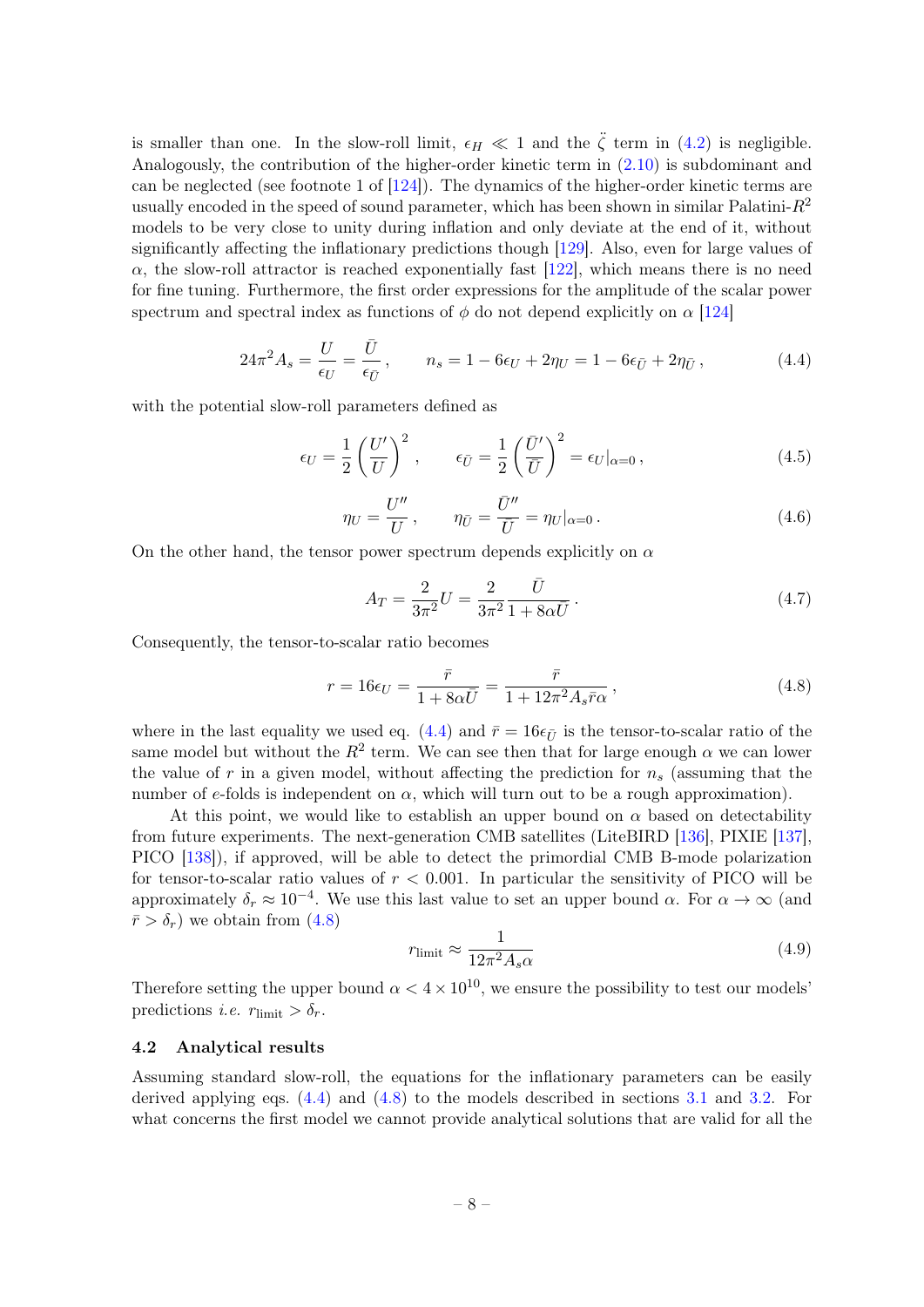range of parameters. However, we can provide the solutions for the two limit cases related to linear and quadratic inflation. For what concerns the linear inflation limit, the results are

$$
r = \frac{4}{N_e + 8\sqrt{2} \alpha a_{\zeta} N_e^{3/2}},\tag{4.10}
$$

$$
n_s = 1 - \frac{3}{2N_e},\tag{4.11}
$$

$$
A_s = \frac{a_\zeta N_e^{3/2}}{3\sqrt{2}\,\pi^2},\tag{4.12}
$$

while for the quadratic inflation limit we have

$$
r = \frac{8}{N_e + 16 \,\alpha \, m^2 N_e^2},\tag{4.13}
$$

$$
n_s = 1 - \frac{2}{N_e},\tag{4.14}
$$

$$
A_s = \frac{m^2 N_e^2}{6\pi^2},\tag{4.15}
$$

with m referring to either  $m_1$  (1st order CW potential, eq. [\(3.16\)](#page-5-5)) or  $m_2$  (2nd order CW potential, eq. [\(3.23\)](#page-7-3)). However, the previous equations do not take into account the reheating process, which would help us to better estimate  $N_e$  and introduce a dependence on  $\alpha$  for  $N_e$ . This is investigated in the remaining part of the article.

#### <span id="page-9-0"></span>4.3 End of inflation

Unfortunately, it is not always possible to analytically solve the field redefinition [\(2.9\)](#page-4-7). In such cases it is more convenient to work with the action [\(2.6\)](#page-3-5) and use  $\phi(t)$  as dynamical variable. In a flat FRW metric where  $\phi = \phi(t)$ , the energy density and pressure are given by

<span id="page-9-4"></span>
$$
\rho(\phi) = K(\phi)X + 3L(\phi)X^2 + U(\phi), \qquad (4.16)
$$

$$
p(\phi) = K(\phi)X + L(\phi)X^{2} - U(\phi), \qquad (4.17)
$$

where  $X=\frac{1}{2}$  $\frac{1}{2}(\partial \phi)^2 = -\frac{1}{2}$  $\frac{1}{2}\dot{\phi}^2$  and K, L and U are respectively given in eqs. [\(2.8\)](#page-3-6) and [\(2.11\)](#page-4-6). The end of inflation is defined from the equation  $\epsilon_H = -\frac{\dot{H}}{H^2} = 1$ , or equivalently  $\rho = -3p$ , which drives us to the quadratic equation [\[129\]](#page-24-2)

<span id="page-9-1"></span>
$$
3L(\phi_{\rm end})X_{\rm end}^2 + 2K(\phi_{\rm end})X_{\rm end} - U(\phi_{\rm end}) = 0.
$$
 (4.18)

Because X is negative by definition, the only acceptable solution of [\(4.18\)](#page-9-1) is

<span id="page-9-2"></span>
$$
X_{\text{end}} = \frac{-K(\phi_{\text{end}}) - \sqrt{K(\phi_{\text{end}})^2 + 3L(\phi_{\text{end}})U(\phi_{\text{end}})}}{3L(\phi_{\text{end}})}.
$$
(4.19)

The full kinetic term can be written in the form

$$
K(\phi)X(1+\delta_X),\tag{4.20}
$$

with

<span id="page-9-3"></span>
$$
\delta_X = \frac{L(\phi)}{K(\phi)} X. \tag{4.21}
$$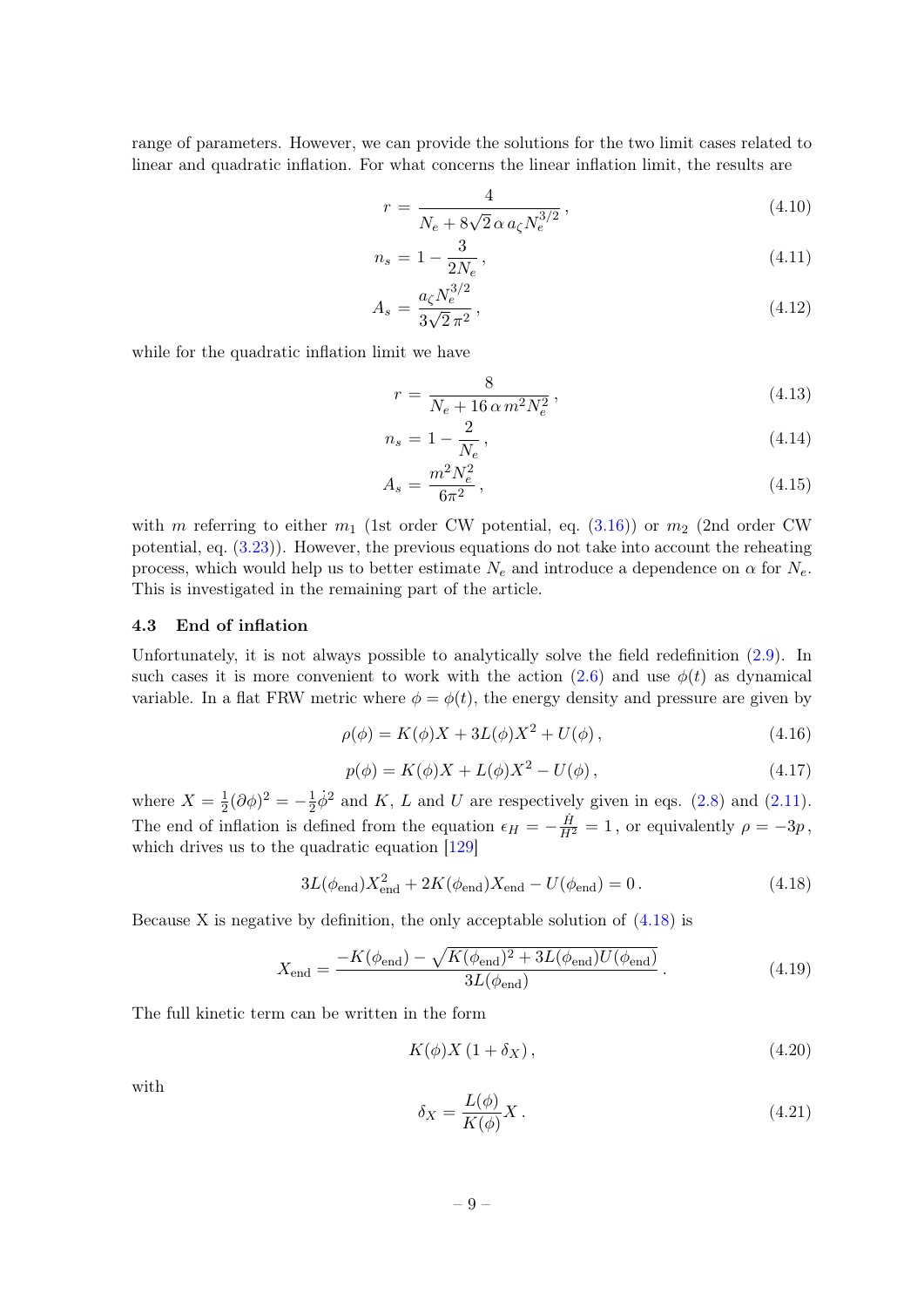Substituting  $(4.19)$  in  $(4.21)$  we obtain that at the end of inflation

<span id="page-10-1"></span>
$$
\delta_{X_{\text{end}}} = \frac{-1 + \sqrt{1 + 3L(\phi_{\text{end}})U(\phi_{\text{end}})/K(\phi_{\text{end}})^2}{3}.
$$
\n(4.22)

It is a fairly easy task to see from [\(4.22\)](#page-10-1) that in the absence of the higher order in the velocity terms,  $\delta_X$  vanishes as it should be. In this way we have calculated the velocity squared of the field as a function of the field value  $\phi_{end}$  at the end of inflation, which is given by the condition  $\epsilon_H = 1$ . At the first order in the slow-roll parameters, this is achieved when [\[139\]](#page-24-6)

$$
\epsilon_U \simeq \left(1 + \sqrt{1 - \frac{\eta_U}{2}}\right)^2,\tag{4.23}
$$

which we solve numerically in order to determine  $\phi_{end}$ .

#### <span id="page-10-0"></span>4.4 Reheating temperature and number of e-folds

In this section we do not propose a particular model of reheating, but we will calculate the instantaneous reheating temperature of the 1st and 2nd order CW models studied in the previous sections. The reheating temperature in various models and mechanisms has been extensively discussed  $[140-156]^4$  $[140-156]^4$  $[140-156]^4$  $[140-156]^4$ . Minimal models of reheating in the non-minimal CW model, both in metric and Palatini formulation of gravity have been studied in [\[18\]](#page-19-0) and [\[57\]](#page-20-7). The reheating in Palatini  $R^2$  models has been studied in [\[127,](#page-24-8) [129,](#page-24-2) [132\]](#page-24-9). The reheating temperature is given by

$$
T_{\rm reh} = \left(\frac{30}{\pi^2} \frac{\rho_{\rm reh}}{g_{\rm reh}^*}\right)^{1/4},\tag{4.24}
$$

where  $\rho_{\text{reh}}$  is the energy density when the universe becomes thermalized and  $g_{\text{reh}}^*$  are the effective energy dof at the temperature  $T_{\text{reh}}$ . Assuming the standard model content,  $g_{\text{reh}}^*$ varies from 3.36 at  $T_{\text{reh}} \sim 10 \,\text{keV}$  to 106.75 at  $T_{\text{reh}} \sim 1 \,\text{TeV}$  or higher [\[163\]](#page-25-1). For our studies we will adopt the highest value for the effective energy dof  $g_{\text{reh}}^* = 106.75$ . Such an assumption will be justified by the numerical results that we will obtain (see figure [4\)](#page-13-0).

We suppose a rapid reheating period, where the number of e-folds during that is equal to zero and therefore the energy density at the end of inflation  $\rho_{end}$ , is equal to the reheating energy density  $\rho_{\text{reh}}$ . This temperature is called instantaneous reheating temperature and is given by

$$
T_{\rm reh}^{\rm ins} = \left(\frac{30}{\pi^2} \frac{\rho_{\rm end}}{g_{\rm reh}^*}\right)^{1/4}.
$$
 (4.25)

As already mentioned in the previous sections, the end of inflation is determined by  $\epsilon_H = 1$ , thus substituting [\(4.19\)](#page-9-2) in [\(4.16\)](#page-9-4) we can compute the energy density at the end of inflation and therefore the instantaneous reheating temperature,  $T_{\text{reh}}$ <sup>[5](#page-10-3)</sup> Moreover, in the hypothesis of instantaneous reheating, the number of e-folds can be very well approximated as [\[139\]](#page-24-6)

$$
N_e \simeq 61.1 + \frac{1}{4} \ln \left( \frac{U_*^2}{\rho_{\text{end}}} \right) ,
$$
 (4.26)

<span id="page-10-2"></span><sup>4</sup>See also [\[157\]](#page-25-2) for a review on reheating mechanisms, [\[158](#page-25-3)[–160\]](#page-25-4) for lower bounds on the reheating temperature, [\[161\]](#page-25-5) for reheating and relic gravitons and [\[162\]](#page-25-6) for a recent work on constraints on the reheating temperature in inflationary models.

<span id="page-10-3"></span><sup>&</sup>lt;sup>5</sup>From now on, in order to speed up notation we have denoted  $T_{\text{reh}}^{\text{ins}} = T_{\text{reh}}$ .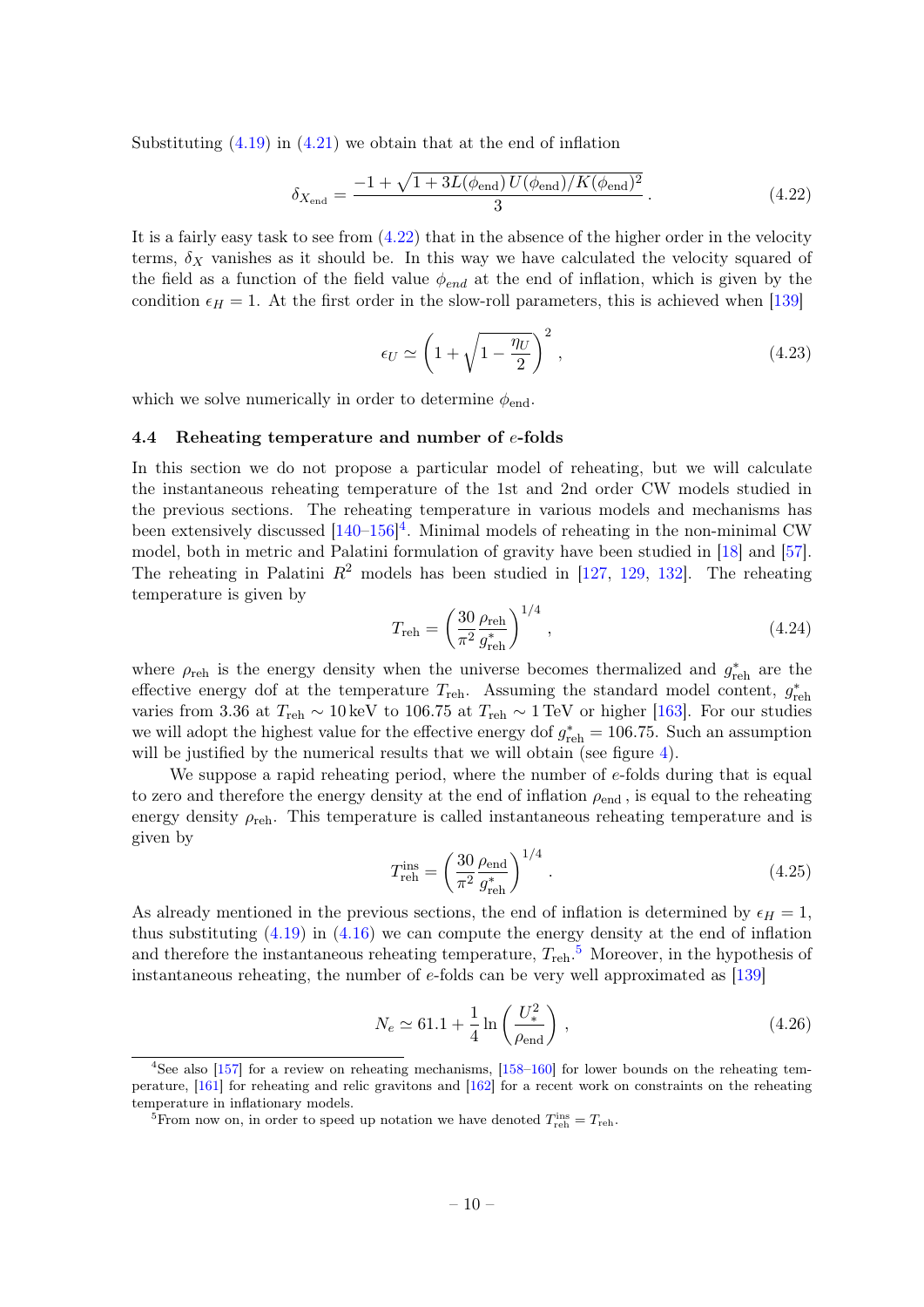where  $\rho_{end}$  is the energy density at the end of inflation, which can be computed using eqs.  $(4.16)$  and  $(4.19)$ , as discussed before. Performing the computations we obtain

<span id="page-11-2"></span>
$$
N_e \simeq 61.1 + \frac{1}{4} \ln \left( \frac{6\alpha \bar{U}_*^2 \left(1 + 8\alpha \bar{U}_{\text{end}}\right)}{\left(1 + 8\alpha \bar{U}_*\right)^2 \left(1 - \sqrt{1 + 6\alpha \bar{U}_{\text{end}}} + 12\alpha \bar{U}_{\text{end}}\right)} \right) \tag{4.27}
$$

and taking the leading order term for  $\alpha \to \infty$  we get

<span id="page-11-3"></span>
$$
N_{\text{limit}} \simeq 60.4 - \frac{1}{4} \ln \alpha \tag{4.28}
$$

Therefore the number of e-folds is decreasing with  $\alpha$  increasing in agreement with [\[132\]](#page-24-9). However, the numerical part of our results is slightly different because in [\[132\]](#page-24-9) an extra  $ln(2\pi)$  factor has been added and the assumption that the energy density during inflation is equal to  $\rho_{end}$  has been used. Applying the detectability upper limit on  $\alpha$  from [\(4.9\)](#page-8-3) we obtain the lower limit on the number of e-folds to be  $N_e \gtrsim 54.3$ .

#### <span id="page-11-0"></span>4.5 Numerical results

Next, let us compute the inflationary predictions and the reheating temperature for the 1st and 2nd order CW potentials. In all results we use v as a free parameter and choose  $\xi$  so that [\(3.4\)](#page-4-4) is satisfied. Moreover, we point out that the amplitude of the power spectrum constraint  $A_s \simeq 2.1 \times 10^{-9}$  [\[5,](#page-18-2) [6\]](#page-18-3), has been taken into account in all the presented results.

#### <span id="page-11-1"></span>4.5.1 Inflationary predictions

For the 1st order CW potential the corresponding predictions are given in figure [2.](#page-12-1) In the left panel of figure [2](#page-12-1) we present the results for the tensor-to-scalar ratio  $r$  vs. the spectral index  $n_s$ . The continuous lines represent positive field  $(\zeta > 0 \text{ i.e. } \phi > v)$  inflation, while the dashed negative field  $({\bar \zeta} < 0$  *i.e.*  $\phi < v$ ) inflation. The different colors refer to the various values of the parameter  $\alpha$ , namely  $\alpha = 0$  (purple),  $10^7$  (green),  $10^8$  (red),  $10^9$  (blue) and  $10^{10}$  (cyan) (in agreement with the *assumed* upper limit due to eq.  $(4.9)$ ). The light gray areas present the 1 and  $2\sigma$  constraints from the latest Planck data [\[5\]](#page-18-2). For reference, we also plot the predictions of quartic (brown), quadratic (black), linear (yellow) and Starobinsky (orange) inflation in metric gravity for  $N_e \in [50, 60]$ . As can be seen, the purple line passes through the predictions for linear and quadratic inflation in agreement with the asymptotic limits [\(3.15\)](#page-5-6) and [\(3.16\)](#page-5-5) [\[57\]](#page-20-7). Due to [\(4.8\)](#page-8-2), as the parameter  $\alpha$  increases the predictions for r come back into agreement with the observational data. In the right panel of figure [2](#page-12-1) we present the results for the tensor-to-scalar ratio r vs. the number of e-folds  $N_e$ , computed from [\(4.27\)](#page-11-2). The line color and style is the same as before. It is worth noting that as  $\alpha$  gets larger  $N_e$  decreases in agreement with the leading order result [\(4.28\)](#page-11-3). Consequently a similar behavior holds for  $n_s$ .

The results for the 2nd order CW potential are given in figure [3.](#page-12-2) Compared to the result of [\[113\]](#page-23-1), a more precise definition for the energy density at the end of inflation following [\[129\]](#page-24-2) and a lower upper bound on  $\alpha$  have been considered. In both panels of figure [3](#page-12-2) the different colors refer to the various values of the parameter  $\alpha$  discussed previously. In both panels the predictions are simple points because the 2nd order CW potential in the Einstein frame without the  $R^2$  term is pure quadratic as we have already discussed [\[17\]](#page-18-9). Therefore, the predictions are v independent as they depend only on the mass parameter given in  $(3.23)$ ,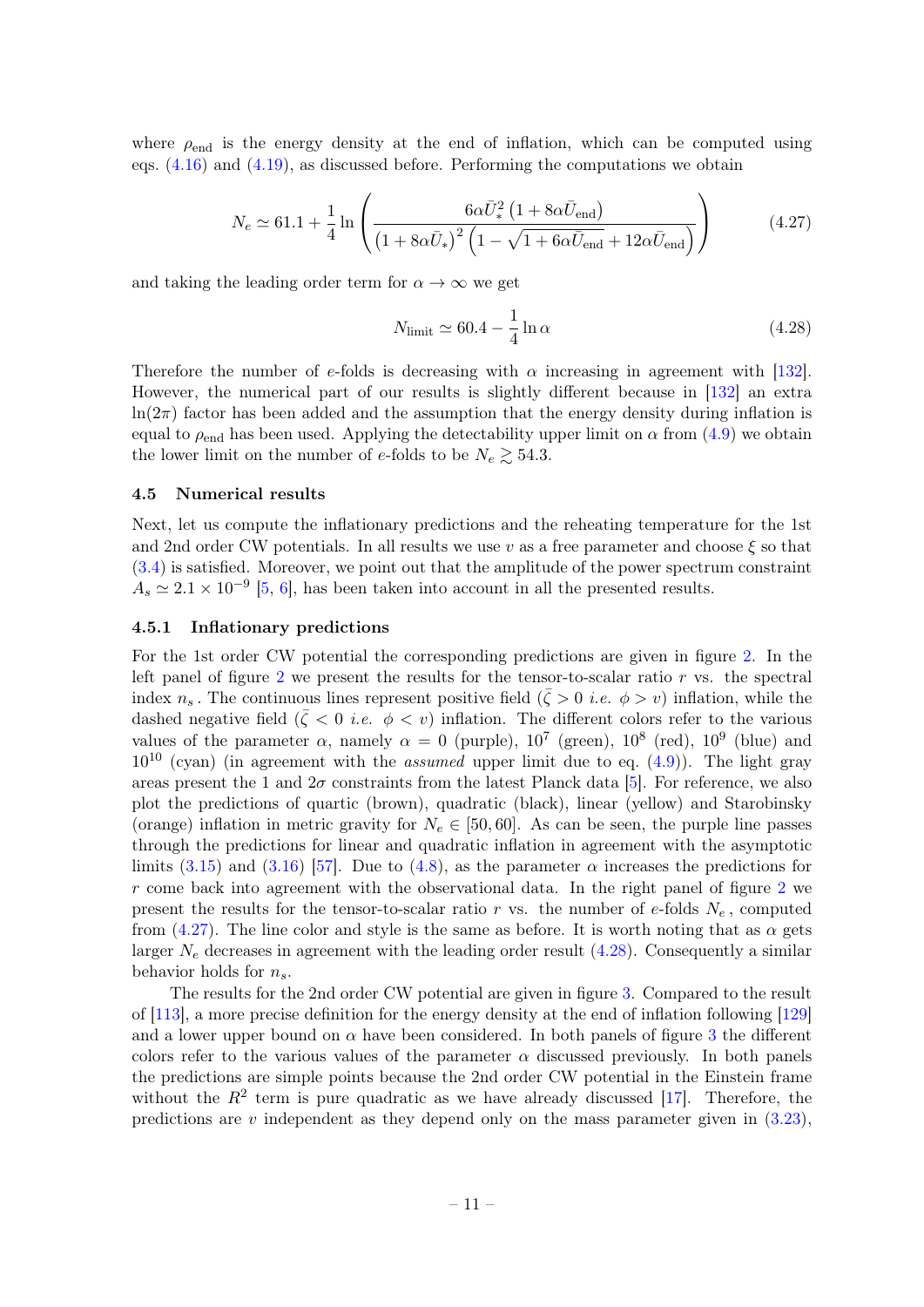

<span id="page-12-1"></span> ${\bf Figure~2.}$   $r$  vs.  $n_s$  (left) and  $r$  vs.  $N_e$  for the 1st order CW potential with  $R^2$  in Palatini gravity with  $\alpha=0$  (purple),  $10^7$  (green),  $10^8$  (red),  $10^9$  (blue) and  $10^{10}$  (cyan). The continuous line represents positive field  $({\bar\zeta} > 0$  *i.e.*  $\phi > v$ ) inflation, while the dashed one negative field  $({\bar\zeta} < 0$  *i.e.*  $\phi < v$ ) inflation. For reference, we also plot the predictions of quartic (brown), quadratic (black), linear (yellow) and Starobinsky (orange) inflation in metric gravity. The light gray areas present the 1 and  $2\sigma$  constraints from the latest Planck data.



<span id="page-12-2"></span>**Figure 3**.  $r$  vs.  $n_s$  (left) and  $r$  vs.  $N_e$  for the 2nd order CW potential with  $R^2$  in Palatini gravity with  $\alpha=0$  (purple),  $10^7$  (green),  $10^8$  (red),  $10^9$  (blue) and  $10^{10}$  (cyan). The continuous line represents positive field  $({\bar\zeta} > 0$  *i.e.*  $\phi > v)$  inflation, while the dashed one negative field  $({\bar\zeta} < 0$  *i.e.*  $\phi < v)$  inflation. For reference, we also plot the predictions of quartic (brown), quadratic (black), linear (yellow) and Starobinsky (orange) inflation in metric gravity. The light gray areas present the 1 and  $2\sigma$  constraints from the latest Planck data.

which is constrained from the amplitude of the scalar power spectrum (see also section [4.5.2\)](#page-12-0). In the left panel the purple point is in agreement with the quadratic inflation predictions as it should be. For values of  $\alpha$  bigger than  $\sim 10^7$  the predictions are in agreement with the observational data. This lower bound for  $\alpha$  complies with the bound derived in [\[129\]](#page-24-2) for the quadratic inflation with an  $R^2$  term. Looking at the right panel we see that the expected behavior for the number of e-folds is achieved again, the higher the  $\alpha$  the lower  $N_e$  and  $n_s$ .

#### <span id="page-12-0"></span>4.5.2 Reheating temperature

In figure [4](#page-13-0) we display the instantaneous reheating temperature  $T_{\text{reh}}$ , versus the inflaton VEV  $v$ , for the 1st order CW model (left) and for the 2nd order CW model (right).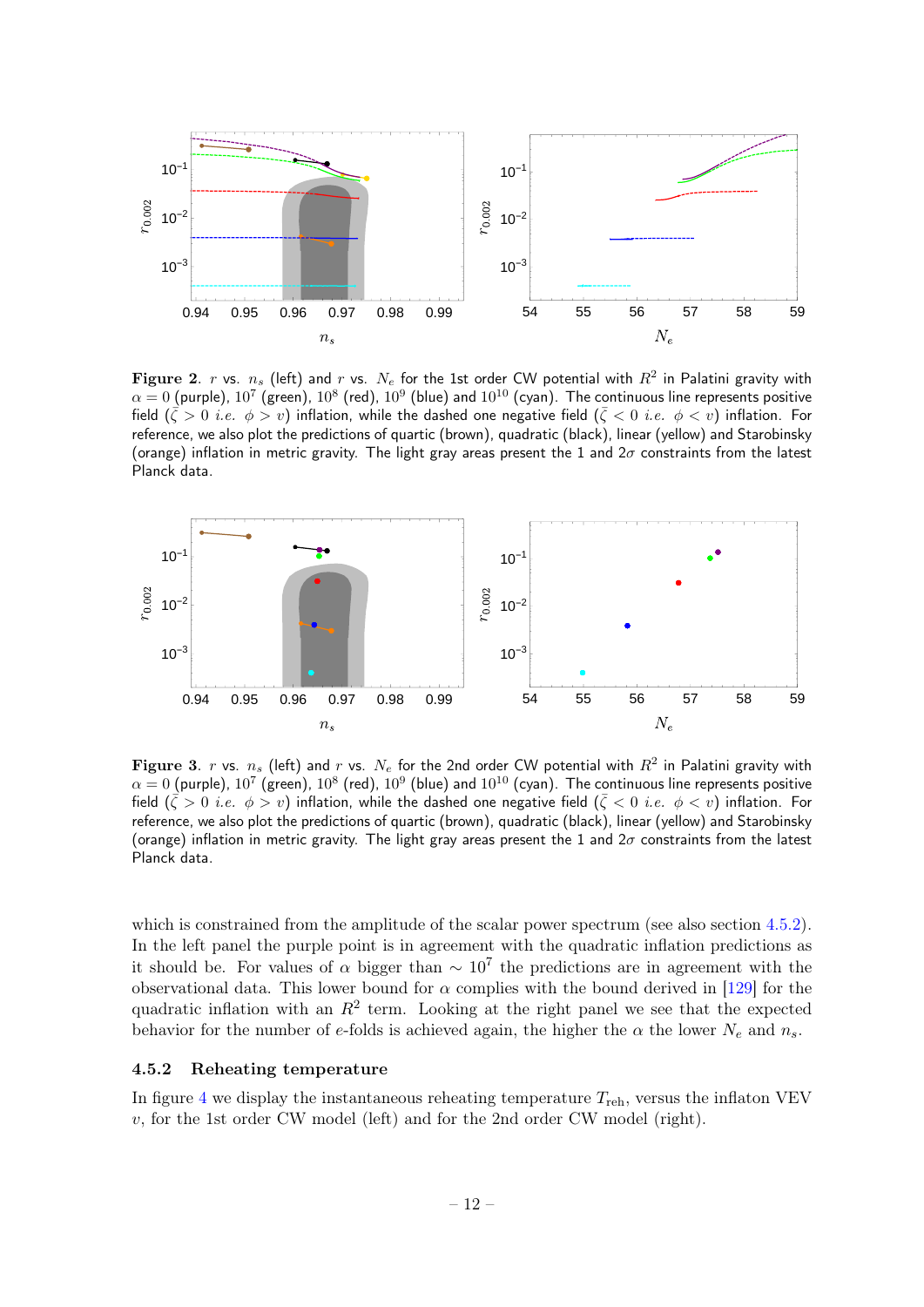

<span id="page-13-0"></span>Figure 4. The instantaneous reheating temperature  $T_{\text{reh}}$  vs.  $v$ , both in Planck units, for the 1st order CW model (left) and for the 2nd order CW model (right) with  $R^2$  in Palatini gravity with  $\alpha=0$  (purple),  $10^7$  (green),  $10^8$  (red),  $10^9$  (blue) and  $10^{10}$  (cyan). The continuous line represents positive field ( $\bar{\zeta} > 0$ *i.e.*  $\phi > v$  ) inflation, while the dashed one negative field  $(\bar{\zeta} < 0 \text{ i.e. } \phi < v)$  inflation.

For the 1st order CW model the maximum value of the instantaneous reheating temperature is achieved in the  $\phi > v \ (\bar{\zeta} > 0)$  regime. As shown, after a critical value for the v the instantaneous reheating temperature in the regime  $\phi > v \ (\bar{\zeta} > 0)$  is identified with that in the  $\phi < v \ (\bar{\zeta} < 0)$  regime, because in this region both regimes behave like quadratic inflation with an  $R^2$  term. Moreover, as we can see from the same figure the  $T_{\text{reh}}$  begins to diminish (looking from left to right) at the point where  $v \approx 1$  or equivalently at the point where linear inflation stops being a satisfactory approach of the 1st order CW model.

On the other side, for the 2nd order CW model the instantaneous reheating temperature remains constant and independent of v. This happens because in the model without the  $R^2$ term the physical parameter is the mass  $m_2$  given in [\(3.23\)](#page-7-3), which gets fixed<sup>[6](#page-13-1)</sup> due to the constraint on the amplitude of scalar perturbations,  $A_s \simeq 2.1 \times 10^{-9}$ . Therefore the change on v is counterbalanced by a change of  $\beta'$  and the mass parameter remains the same. In the presence of the  $R^2$  term the normalization of  $\beta'v^2$  remains basically unchanged (see [\[124\]](#page-23-3)) and therefore all the physical quantities like  $T_{\text{reh}}$  are independent of v. Using the condition  $\epsilon_U = 1$ to determine the field value at the end of inflation and eqs. [\(4.16\)](#page-9-4) and [\(4.19\)](#page-9-2) to determine the energy density we can derive an analytic approximate formula for the  $T_{\text{reh}}$  which is too complicated to be presented, but useful to give us an estimate in the large  $\alpha$  limit. In this approach  $T_{\text{reh}}$  is a function of the quantity  $1 + 8\alpha\beta'v^2$  and for  $\alpha \gg 1/(8\beta'v^2) \simeq 10^9$  the reheating temperature has the asymptotic form  $T_{\text{reh}} \simeq 0.26 \times \alpha^{-1/4}$  in Planck units.

Finally, comparing the plots of the two models in figure [4](#page-13-0) we see that for large values of the  $v$  the instantaneous reheating in the left panel converges to the one of the right panel. This happens because the 1st order CW model (without the  $R^2$  term) [\[18,](#page-19-0) [57\]](#page-20-7) behaves like quadratic inflation for large values of v (i.e small  $\xi$ ) as we have already discussed in section [3.1](#page-5-0) and the 2nd order CW model (without the  $R^2$  term) behaves like quadratic inflation in general as discussed in section [3.2.](#page-6-0)

<span id="page-13-1"></span><sup>&</sup>lt;sup>6</sup>In the range  $N_e \in [50, 60]$  the mass parameter must be  $m_2 \simeq (6.5 \pm 0.5) \times 10^{-6}$  [\[129\]](#page-24-2) in order to comply with power spectrum data.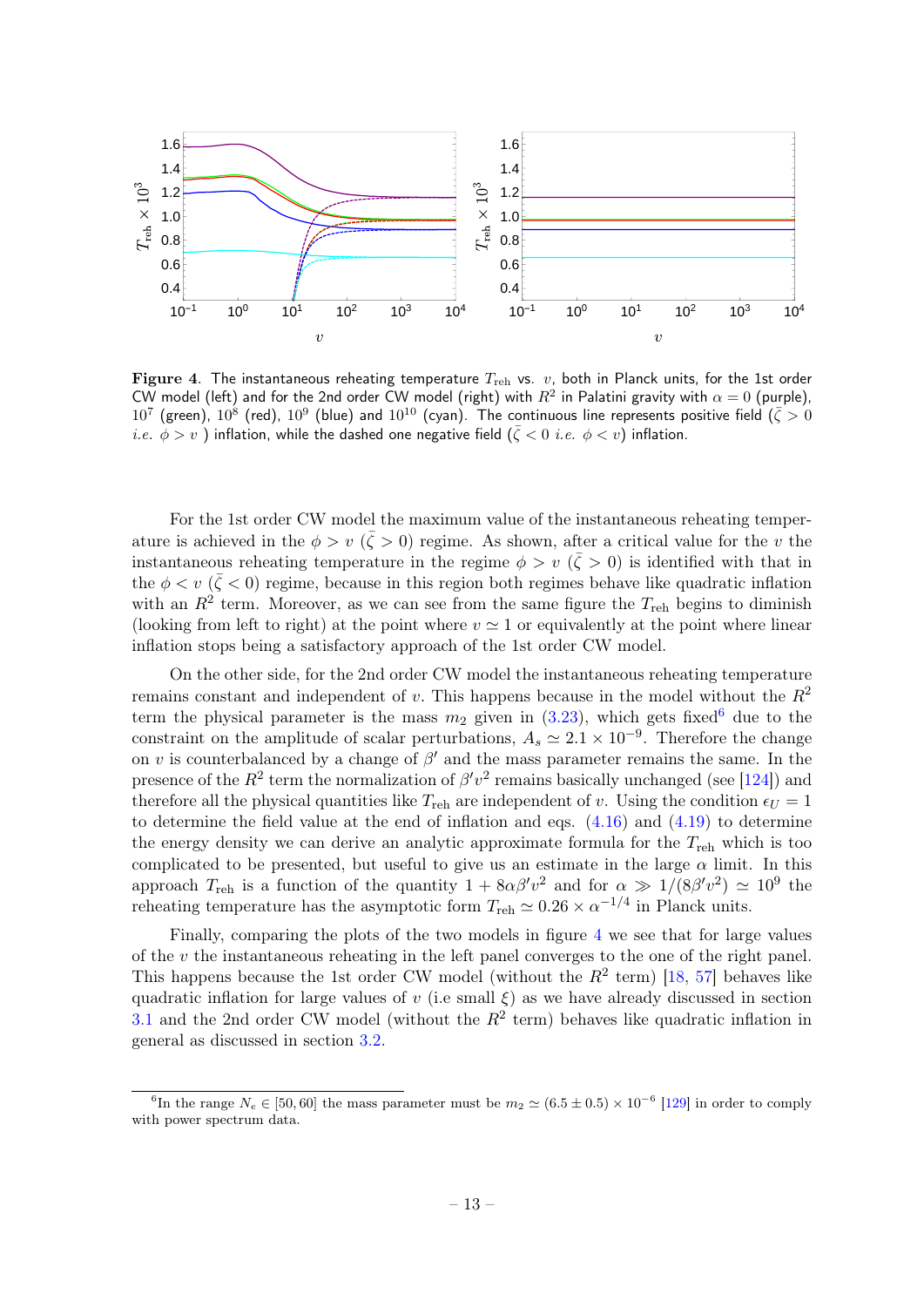#### <span id="page-14-0"></span>4.5.3 Validity of theory

We now discuss the validity of the results obtained. First of all, we remind that, contrary to its metric counterpart, the Palatini formulation of non-minimally coupled gravity does not have a unitarity problem [\[117,](#page-23-5) [118,](#page-23-6) [164,](#page-25-7) [165\]](#page-25-8). Therefore the presence of a non-minimal coupling does not induce in our case a cut-off scale beyond which the theory is not anymore valid. On the other hand, we might still get some additional constraints coming from the validity of the implicit assumptions that we made when choosing the effective quartic coupling to be either  $(3.10)$  or  $(3.11)$ .

The first assumption is that gravitational radiative corrections are negligible. Since we do not have yet a consistent and universally accepted theory of quantum gravity, we can only make a reasonable guess starting from the Einstein frame and assuming that quantum gravity effects are negligible when the inflaton energy is much below the Planck scale. Since we are dealing with slow-roll inflation, the demand is practically equivalent to requiring that the Einstein-frame inflaton potential be sub-Planckian. In particular, we need

<span id="page-14-1"></span>
$$
U_* \ll 1. \tag{4.29}
$$

It is easy to check that this is always ensured because of the constraint on the amplitude of scalar perturbations  $A_s \simeq 2.1 \times 10^{-9}$  [\[5,](#page-18-2) [6\]](#page-18-3). Using [\(4.4\)](#page-8-1), we have

$$
U_* = \frac{3}{2}\pi^2 A_s r \simeq 3.1 \times 10^{-8} r \ll 1, \qquad (4.30)
$$

which ensures the consistency of the theory. Moreover, we can also check that the constraint [\(4.29\)](#page-14-1) protects also from quantum gravity corrections in the Jordan frame. In such a frame, with gravity being non-minimally coupled and using the slow-roll approximation, we need to require

<span id="page-14-2"></span>
$$
\frac{V_*^{\rm J}}{f^2} \ll 1\,,\tag{4.31}
$$

where  $V^J$  is the total scalar potential and f is the non-minimal coupling to gravity, which can be reconstructed in our case respectively from  $(2.2)$  and  $(2.4)$ 

$$
V^J = V(\phi) + \frac{\chi^2}{8\alpha} \tag{4.32}
$$

$$
f = \chi + A(\phi), \tag{4.33}
$$

with  $\chi$  given in [\(2.5\)](#page-3-2). Using the slow-roll approximation we can approximate  $\chi$  as

$$
\chi \simeq \frac{8\alpha V(\phi)}{A(\phi)}\tag{4.34}
$$

insert it in [\(4.31\)](#page-14-2) and obtain

$$
\frac{V_*}{f^2} \simeq \frac{V_*}{A(\phi_*)^2 + 8\alpha V_*} = U_* \ll 1, \qquad (4.35)
$$

ensuring the validity of theory also in the Jordan frame.

The second requirement is that the equations of the running quartic couplings  $(3.10)$ or  $(3.11)$  are valid at least during the duration of inflation. This is ensured by assuming the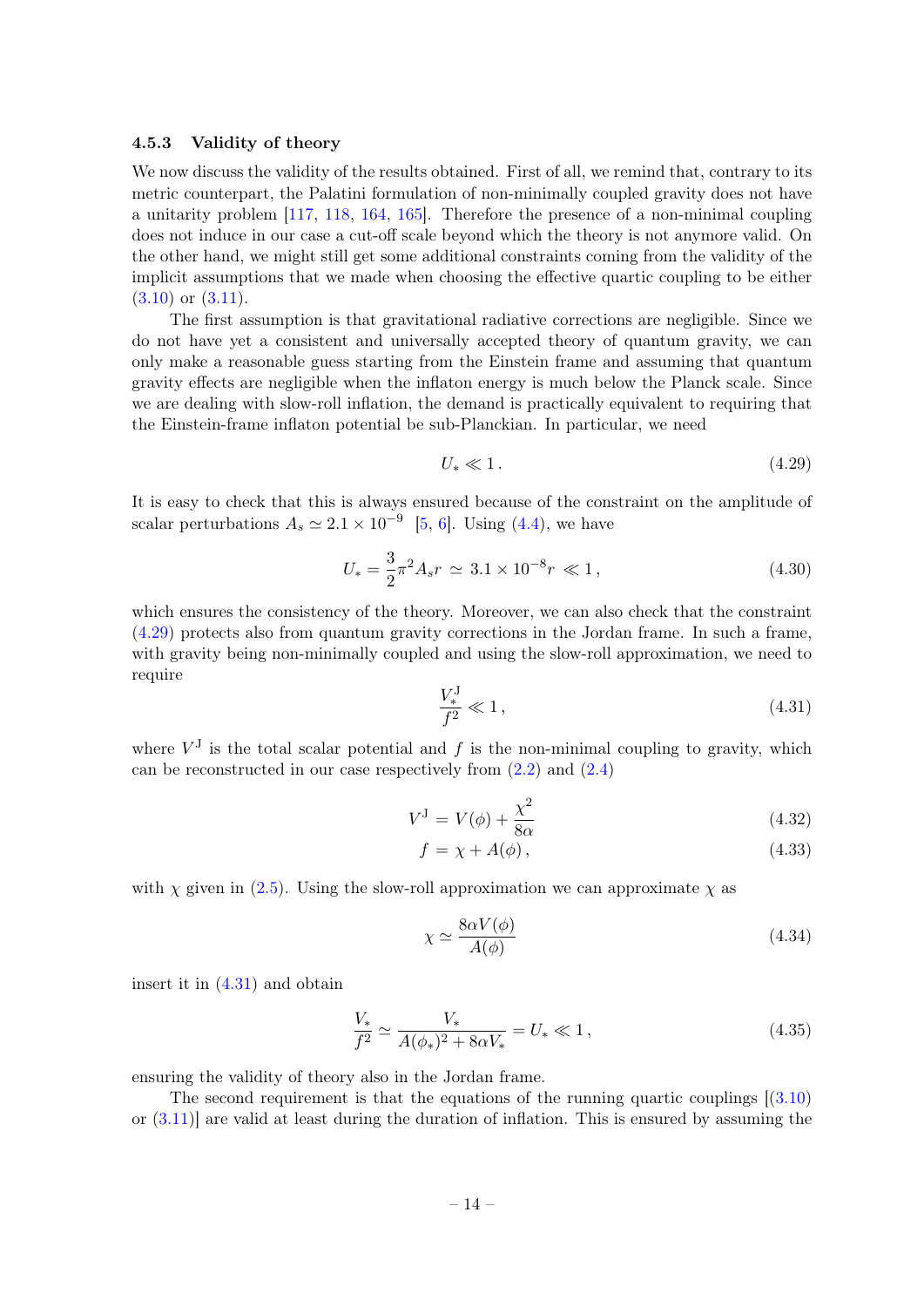

Figure 5.  $\beta_\lambda(\phi^*)$  vs.  $v$  (purple) and  $\beta$  vs.  $v$  (black), for the 1st order CW model (left) and  $\beta_\lambda(\phi^*)^2$ vs.  $v$  (purple) and  $\beta'$  vs.  $v$  (black), for the 2nd order CW model (right) with  $\alpha=0.$  The continuous line represents positive field ( $\zeta > 0$  *i.e.*  $\phi > v$ ) inflation, while the dashed one negative field ( $\zeta < 0$  *i.e.*  $\phi < v$ ) inflation.

existence of an ad hoc dark sector<sup>[7](#page-15-0)</sup> which provides the dominant contribution to the effective potential while the self-correction to the quartic coupling remains subdominant. The 1st order CW potential in [\(3.12\)](#page-5-7) is linear in the logarithmic term, therefore it corresponds to a 1-loop effective potential. As such the validity of the approximation is ensured by the requirement

<span id="page-15-1"></span>
$$
\beta_{\lambda}(\phi) \approx \frac{\lambda(\phi)^2}{\pi^2} \ll \beta. \tag{4.36}
$$

On the other hand, the 2nd order CW potential in [\(3.22\)](#page-6-3) is quadratic in the logarithmic term, therefore it corresponds to a 2-loop effective potential. As such the validity of the approximation is ensured by the requirement

$$
\beta_{\lambda}^2(\phi) \approx \frac{\lambda(\phi)^4}{\pi^4} \ll \beta' \,. \tag{4.37}
$$

The check of those requirements is performed in Fig. [5,](#page-15-1) where we plot  $\beta_{\lambda}(\phi^*)$  vs. v (purple) and  $\beta$  vs. v (black), for the 1st order CW model (left) and  $\beta_{\lambda}(\phi^*)^2$  vs. v (purple) and  $\beta'$  vs.  $v$  (black), for the 2nd order CW model (right). The continuous line represents positive field  $({\bar\zeta} > 0$  *i.e.*  $\phi > v$  ) inflation, while the dashed one represents negative field  $({\bar\zeta} < 0$  *i.e.*  $\phi < v$ ) inflation. Since the normalization of the scalar potential is practically unaffected at the first order by the contribution of the  $R^2$  term [\[124\]](#page-23-3), we consider only  $\alpha = 0$ , in order to make the plot more readable. For what concerns the 1st order CW model, we can see that in the considered range for  $v$  the condition is always satisfied. The plot for the small field case is interrupted at  $v = 10$ , because  $v < 10$  is by far out of the  $2\sigma$  allowed region. We also notice that the cusp in the left panel of Fig. [5](#page-15-1) corresponds to the case in which  $\lambda(\phi^*) = 0$ . On the other hand, the 2nd order CW model is valid only for  $v \gtrsim 0.1$  (actually similarly to the 1st order CW case).

<span id="page-15-0"></span> $7$ For some explicit realizations see [\[15,](#page-18-10) [17,](#page-18-9) [18,](#page-19-0) [25\]](#page-19-2). Such examples are derived in the metric formulation, however the effective potential realization can be extended in a straightforward way to the Palatini one.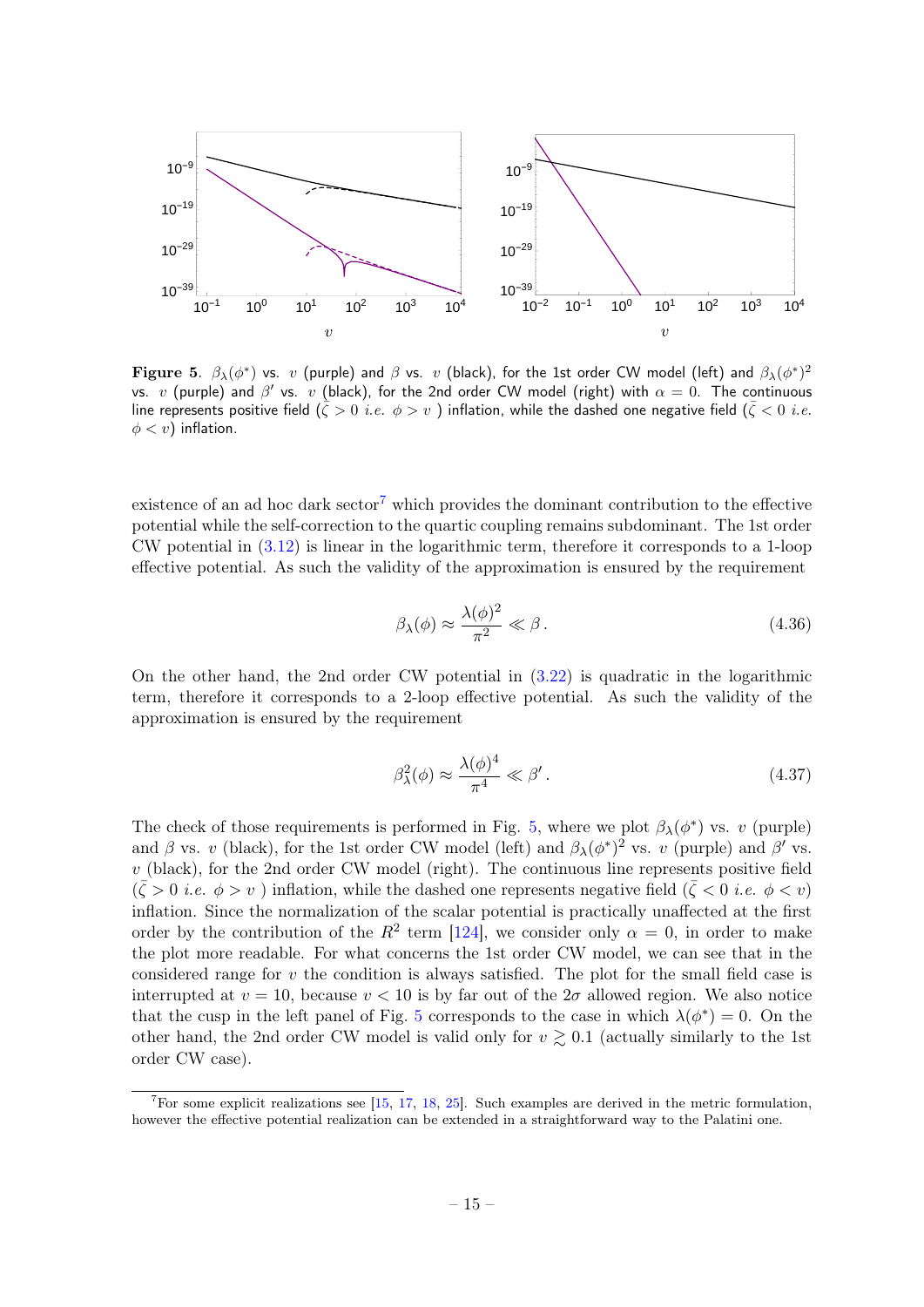# <span id="page-16-0"></span>5 Conclusions

The recent observational data [\[5,](#page-18-2) [6\]](#page-18-3) motivated us to reconsider the previous results on the nonminimal Coleman-Weinberg inflation  $[18, 57]$  $[18, 57]$  $[18, 57]$  in presence of an  $R<sup>2</sup>$  term in Palatini gravity. In our models the Planck scale is dynamically generated from the inflaton's VEV through the non-minimal coupling between gravity and the inflaton.

The coefficient  $\alpha$  of the  $R^2$  term gives us the opportunity to reduce the value of the tensor-to-scalar ratio r, in order to be in agreement with the observational data. As  $\alpha$  gets larger, without an upper limit, r decreases [\[124\]](#page-23-3). Very large values of  $\alpha$  have been used in the literature, in order to address issues like the Trans-Planckian censorship conjecture [\[113,](#page-23-1) [122\]](#page-23-0). However, if we want to respect the detectability of the tensor-to-scalar ratio from the next-generation CMB satelites [\[136–](#page-24-3)[138\]](#page-24-5), this value is restricted,  $\alpha < 4 \times 10^{10}$ .

The models under consideration have come from the general scalar potential  $V(\phi)$  = 1  $\frac{1}{4}\lambda(\phi)\phi^4 + \Lambda^4$ , assuming that the VEV of the scalar field  $\phi$ , is  $v = \frac{1}{\sqrt{2\pi}}$  $\overline{\overline{\xi}}$ . The separation of the models of section [3.1](#page-5-0) and section [3.2](#page-6-0) is a result of the nature of the coupling  $\lambda(\phi)$  and its beta-function  $\beta(\mu) = \mu \frac{\partial}{\partial \mu} \lambda(\mu)$ . In the case where  $\beta(v) > 0$  and  $\lambda(v) < 0$  [\[18,](#page-19-0) [57\]](#page-20-7) the resulting potential (1st order CW potential) is asymmetrical under the field transformation  $\bar{\zeta} \to -\bar{\zeta}$ , where  $\bar{\zeta}$  is the field in the Einstein frame in absence of an  $R^2$  term. The asymptotic limits of the potential are interesting as they represent two common types of potentials in the Einstein frame, the linear for  $v \ll 1$  and the quadratic for  $v \gg 1$ . After the addition of the  $R^2$  term the 1st order CW potential is rescued in the sense that the tensor-to-scalar ratio value is reduced. In the second case,  $\beta(v) = \lambda(v) = 0$ , the resulting potential [\(3.22\)](#page-6-3) in the Einstein frame without the  $R^2$  term is purely quadratic. The physical parameter in this case is the first derivative of the beta-function times  $v^2$ . A quadratic potential can be also rescued with the presence of the  $R^2$  term if  $\alpha \gtrsim 10^7$  [\[113,](#page-23-1) [125,](#page-23-4) [129,](#page-24-2) [132\]](#page-24-9).

Finally, without invoking any particular reheating mechanism we have undertaken this calculation assuming instantaneous reheating,  $\rho_{\text{reh}} = \rho_{\text{end}}$ . The resulting reheating temperature for the range of parameters used and for the models studied is approximately  $T_{\text{reh}} \sim 10^{-3}$ in Planck units.

Eventual new measurements coming from future satellite missions [\[136–](#page-24-3)[138\]](#page-24-5) will constrain even more the allowed region in the r vs.  $n_s$  plane, reducing even more the range of allowed values for  $\alpha$ .

#### Acknowledgments

This work was supported by the Estonian Research Council grants MOBJD381, MOBTT5 and MOBTT86 and by the EU through the European Regional Development Fund CoE program TK133 "The Dark Side of the Universe". The research work of I.D. Gialamas was supported by the Hellenic Foundation for Research and Innovation (H.F.R.I.) under the "First Call for H.F.R.I. Research Projects to support Faculty members and Researchers and the procurement of high-cost research equipment grant" (Project Number: 824).

#### <span id="page-16-1"></span>A More details about frame transformations

Our starting point is action [\(2.1\)](#page-3-4). In order to perform comparisons between the cases  $\alpha = 0$ and  $\alpha \neq 0$ , it is convenient to look at the theory in the frame in which we would immediately recover Einstein gravity for  $\alpha = 0$ . We call this frame "the intermediate frame". Before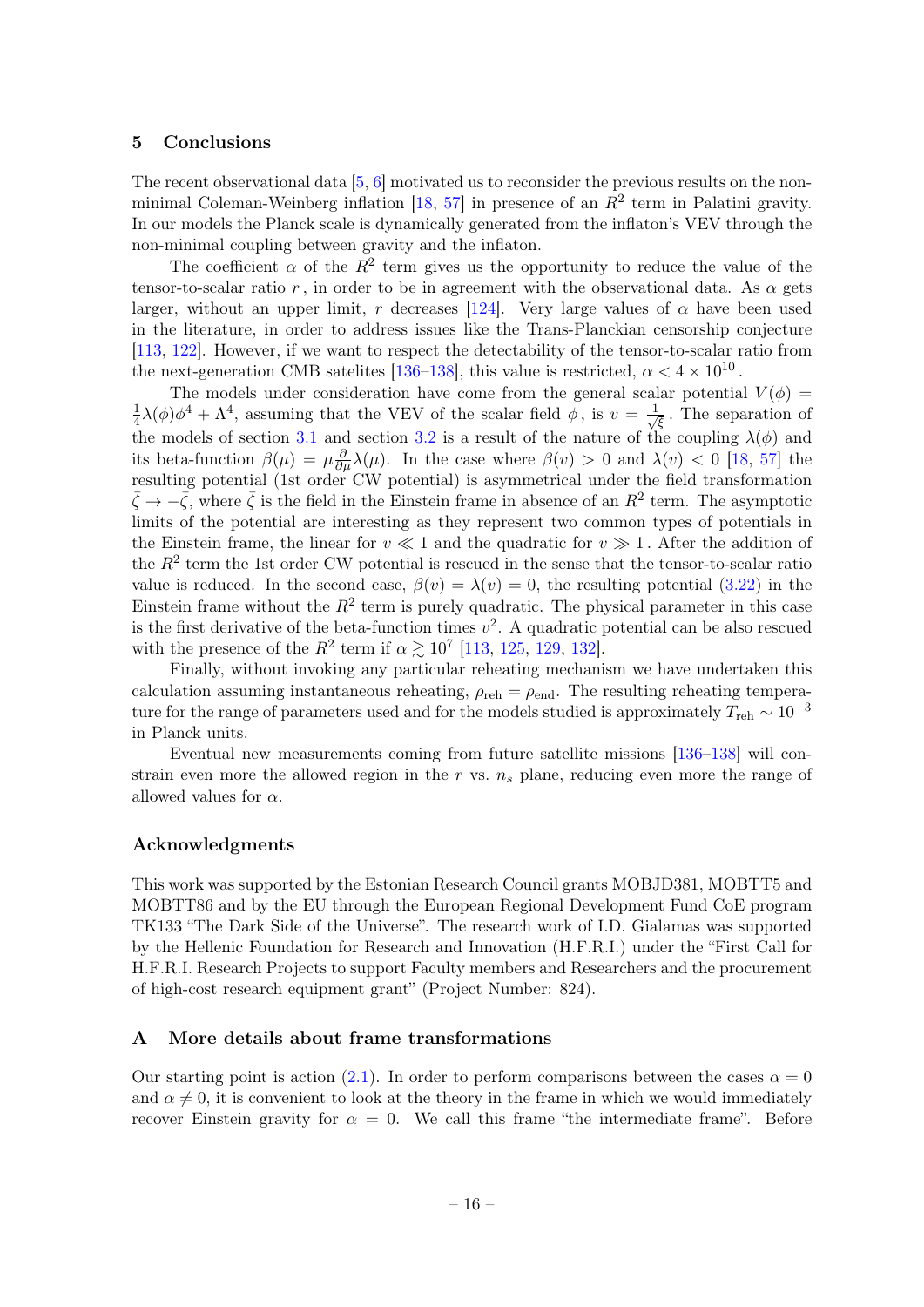looking at the details of such a new frame, let us remind how a Weyl transformation acts on the curvature tensors in the Palatini formulation. In this case the connection  $\Gamma^{\lambda}_{\rho\sigma}$  and the metric  $g_{\mu\nu}$  are treated as independent variables, therefore the Riemann tensor  $R^{\lambda}{}_{\mu\nu\sigma}(\Gamma,\partial\Gamma)$ , being constructed from  $\Gamma$  and its first derivatives, is invariant under any transformation of the sole metric. The same holds for the Ricci tensor which is built by contraction of the Riemann tensor with a Kronecker delta:  $R_{\mu\nu}(\Gamma, \partial \Gamma) = \delta^{\nu}{}_{\lambda} R^{\lambda}{}_{\mu\nu\sigma}(\Gamma, \partial \Gamma)$ . On the other hand, the curvature (Ricci) scalar  $R = g^{\mu\nu} R_{\mu\nu}(\Gamma, \partial \Gamma)$  is explicitly dependent on the metric and therefore under a rescaling of the metric,

<span id="page-17-0"></span>
$$
g_{\mu\nu} \to \Omega^2 g_{\mu\nu} \,, \tag{A.1}
$$

R scales inversely,

$$
R \to \frac{R}{\Omega^2} \,. \tag{A.2}
$$

Therefore it is easy to check that the action term  $\int d^4x \sqrt{-g}R^2$  is invariant under the Weyl transformation  $(A.1)$ . Using such a property, we can move to the intermediate frame via a Weyl scaling with  $\Omega^2 = A(\phi)$ , obtaining

$$
S = \int d^4x \sqrt{-g} \left[ \frac{1}{2}R + \frac{\alpha}{2}R^2 - \frac{1}{2} (\partial \bar{\zeta})^2 - \bar{U}(\bar{\zeta}) \right]
$$
(A.3)

where  $\bar{U}(\phi) \equiv \frac{V(\phi)}{[A(\phi)]^2}$  is the same potential defined in [\(2.7\)](#page-3-8) and the field redefinition is given by solving

$$
\left(\frac{d\phi}{d\bar{\zeta}}\right)^2 = A(\phi). \tag{A.4}
$$

Note that by imposing  $\alpha = 0$  we recover immediately the usual Einstein frame action. By replacing the  $R^2$  term with the auxiliary field action, we obtain

$$
S = \int d^4x \sqrt{-g} \left[ \frac{1+\chi}{2} R - \frac{1}{2} \left( \partial \bar{\zeta} \right)^2 - \frac{\chi^2}{8\alpha} - \bar{U}(\bar{\zeta}) \right]. \tag{A.5}
$$

Performing now an additional Weyl transformation with  $\Omega^2 = 1 + \chi$  we obtain

<span id="page-17-2"></span>
$$
S = \int d^4x \sqrt{-g} \left[ \frac{1}{2} R - \frac{1}{2(1+\chi)} \left( \partial \bar{\zeta} \right)^2 - \frac{1}{(1+\chi)^2} \left( \frac{\chi^2}{8\alpha} + \bar{U}(\bar{\zeta}) \right) \right]. \tag{A.6}
$$

By solving the equation of motion for  $\chi$  we obtain

<span id="page-17-1"></span>
$$
\chi = \frac{8\alpha \bar{U}(\bar{\zeta}) + 2\alpha (\partial \bar{\zeta})^2}{1 - 2\alpha (\partial \bar{\zeta})^2} , \qquad (A.7)
$$

which is in agreement with eq.  $(2.5)$ . Inserting eq.  $(A.7)$  into  $(A.6)$ , we get

<span id="page-17-3"></span>
$$
S = \int d^4x \sqrt{-g} \left[ \frac{1}{2} R - \frac{1}{2} (\partial \zeta)^2 + \frac{\alpha}{2} \left( 1 + 8\alpha \bar{U}(\zeta) \right) (\partial \zeta)^4 - U(\zeta) \right] . \tag{A.8}
$$

where  $U \equiv \frac{\bar{U}}{1+8}$  $\frac{U}{1+8\alpha U}$  is the same potential as eq. [\(2.11\)](#page-4-6) and  $\zeta$  is defined by

$$
\left(\frac{\mathrm{d}\bar{\zeta}}{\mathrm{d}\zeta}\right)^2 = 1 + 8\alpha \bar{U} . \tag{A.9}
$$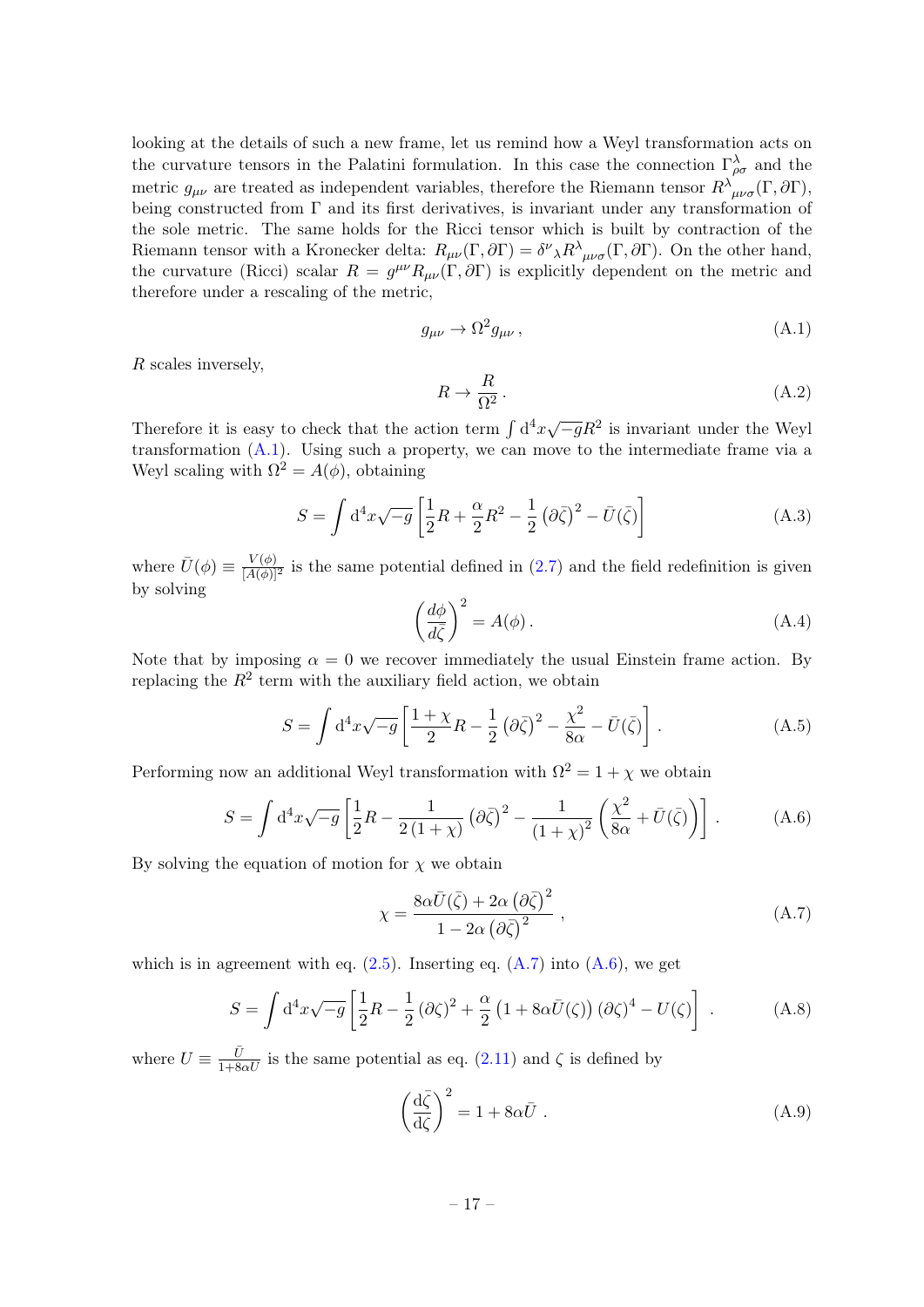The action  $(A.8)$  is the same as action  $(2.10)$ . By using the chain rule we can also make explicit the relation between  $\zeta$  and  $\phi$ :

$$
\left(\frac{\mathrm{d}\phi}{\mathrm{d}\zeta}\right)^2 = \left(\frac{\mathrm{d}\phi}{\mathrm{d}\bar{\zeta}}\frac{\mathrm{d}\bar{\zeta}}{\mathrm{d}\zeta}\right)^2 = A(\phi)\left(1 + 8\alpha\bar{U}\right) ,\qquad (A.10)
$$

in perfect agreement with [\(2.9\)](#page-4-7).

#### References

- <span id="page-18-0"></span>[1] A. A. Starobinsky, A New Type of Isotropic Cosmological Models Without Singularity, Phys. Lett. **91B** (1980) 99-102.
- [2] A. H. Guth, The Inflationary Universe: A Possible Solution to the Horizon and Flatness Problems, Phys. Rev. D23 (1981) 347–356.
- <span id="page-18-5"></span>[3] A. D. Linde, A New Inflationary Universe Scenario: A Possible Solution of the Horizon, Flatness, Homogeneity, Isotropy and Primordial Monopole Problems, Phys. Lett. 108B (1982) 389–393.
- <span id="page-18-1"></span>[4] A. Albrecht and P. J. Steinhardt, Cosmology for Grand Unified Theories with Radiatively Induced Symmetry Breaking, Phys. Rev. Lett. 48 (1982) 1220–1223.
- <span id="page-18-2"></span>[5] Planck Collaboration, Y. Akrami et al., Planck 2018 results. X. Constraints on inflation, [arXiv:1807.06211](http://arxiv.org/abs/1807.06211).
- <span id="page-18-3"></span>[6] BICEP2, Keck Array Collaboration, P. Ade et al., BICEP2 / Keck Array x: Constraints on Primordial Gravitational Waves using Planck, WMAP, and New BICEP2/Keck Observations through the 2015 Season, Phys. Rev. Lett. **121** (2018) 221301,  $[\text{arXiv:1810.05216}]$  $[\text{arXiv:1810.05216}]$  $[\text{arXiv:1810.05216}]$ .
- <span id="page-18-4"></span>[7] S. R. Coleman and E. J. Weinberg, Radiative Corrections as the Origin of Spontaneous Symmetry Breaking, Phys.Rev. D7 (1973) 1888–1910.
- <span id="page-18-6"></span>[8] A. D. Linde, Coleman-Weinberg Theory and a New Inflationary Universe Scenario, Phys. Lett. 114B (1982) 431–435.
- [9] J. R. Ellis, D. V. Nanopoulos, K. A. Olive, and K. Tamvakis, PRIMORDIAL SUPERSYMMETRIC INFLATION, Nucl. Phys. B221 (1983) 524–548.
- <span id="page-18-7"></span>[10] J. R. Ellis, D. V. Nanopoulos, K. A. Olive, and K. Tamvakis, Fluctuations in a Supersymmetric Inflationary Universe, Phys. Lett. 120B (1983) 331–334.
- <span id="page-18-8"></span>[11] M. Shaposhnikov and D. Zenhausern, *Scale invariance*, unimodular gravity and dark energy, Phys. Lett. B671 (2009) 187–192, [[arXiv:0809.3395](http://arxiv.org/abs/0809.3395)].
- [12] J. Garcia-Bellido, J. Rubio, M. Shaposhnikov, and D. Zenhausern, Higgs-Dilaton Cosmology: From the Early to the Late Universe, Phys. Rev. D 84 (2011) 123504,  $arXiv:1107.2163$ .
- [13] F. Bezrukov, G. K. Karananas, J. Rubio, and M. Shaposhnikov, Higgs-Dilaton Cosmology: an effective field theory approach, Phys. Rev. D  $87$  (2013), no. 9 096001,  $\arXiv:1212.4148$  $\arXiv:1212.4148$ .
- [14] V. V. Khoze, Inflation and Dark Matter in the Higgs Portal of Classically Scale Invariant Standard Model, JHEP 1311 (2013) 215, [[arXiv:1308.6338](http://arxiv.org/abs/1308.6338)].
- <span id="page-18-10"></span>[15] K. Kannike, A. Racioppi, and M. Raidal, Embedding inflation into the Standard Model - more evidence for classical scale invariance, JHEP 1406 (2014) 154,  $[ary:1405.3987]$ .
- [16] C. Csaki, N. Kaloper, J. Serra, and J. Terning, Inflation from Broken Scale Invariance, Phys. Rev. Lett. 113 (2014) 161302, [[arXiv:1406.5192](http://arxiv.org/abs/1406.5192)].
- <span id="page-18-9"></span>[17] K. Kannike, G. Hütsi, L. Pizza, A. Racioppi, M. Raidal, et al., Dynamically Induced Planck Scale and Inflation, JHEP 1505 (2015) 065,  $arXiv:1502.01334$ .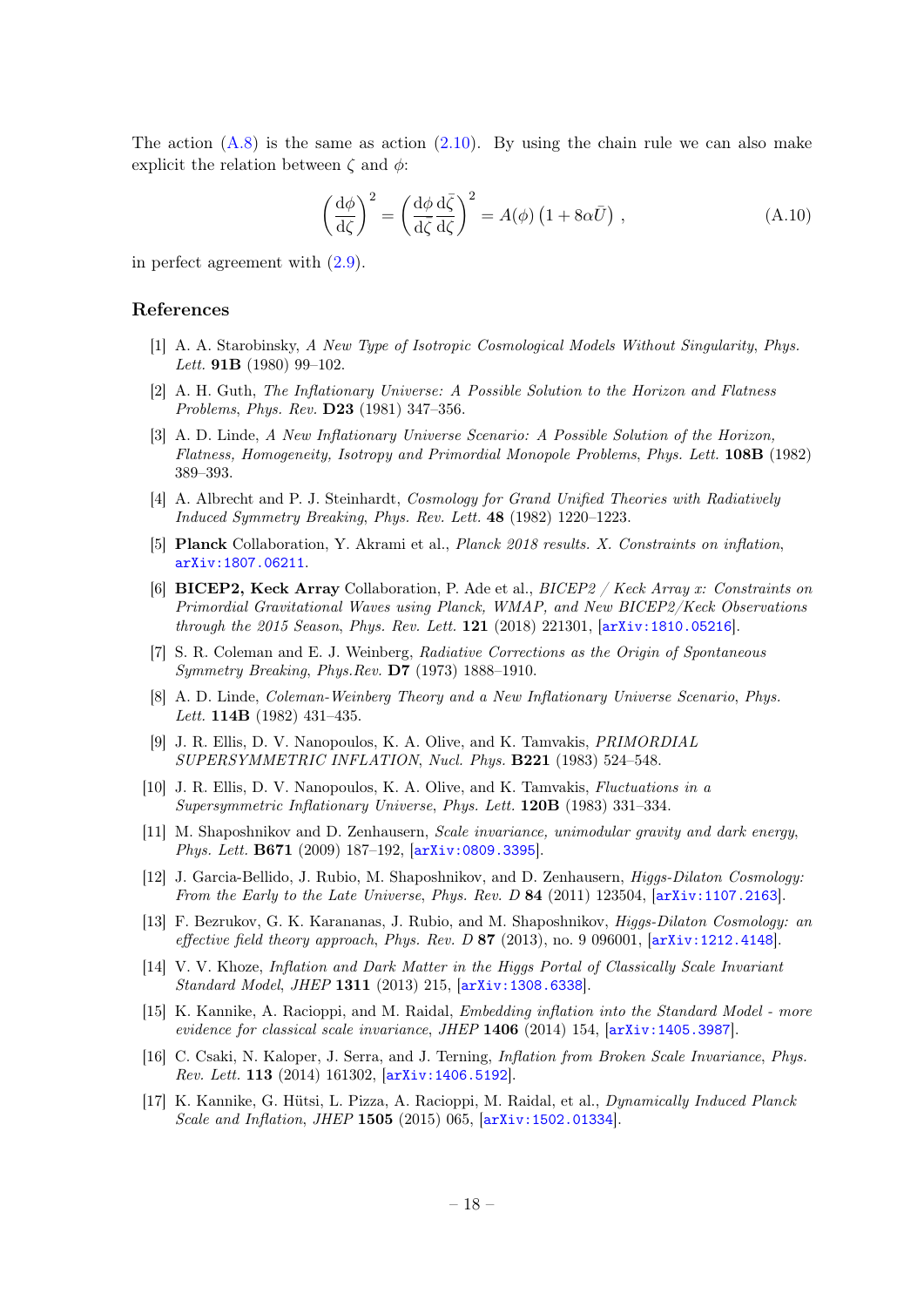- <span id="page-19-0"></span>[18] K. Kannike, A. Racioppi, and M. Raidal, Linear inflation from quartic potential, JHEP 01 (2016) 035, [[arXiv:1509.05423](http://arxiv.org/abs/1509.05423)].
- [19] A. Barvinsky, A. Y. Kamenshchik, and D. Nesterov, Origin of inflation in CFT driven cosmology:  $R^2$ -gravity and non-minimally coupled inflaton models, Eur. Phys. J. C 75 (2015), no. 12 584, [[arXiv:1510.06858](http://arxiv.org/abs/1510.06858)].
- [20] A. Farzinnia and S. Kouwn, Classically scale invariant inflation, supermassive WIMPs, and adimensional gravity, Phys. Rev. D93 (2016), no. 6 063528, [[arXiv:1512.05890](http://arxiv.org/abs/1512.05890)].
- [21] M. Rinaldi and L. Vanzo, Inflation and reheating in theories with spontaneous scale invariance symmetry breaking, Phys. Rev. **D94** (2016), no. 2 024009,  $\left[$ [arXiv:1512.07186](http://arxiv.org/abs/1512.07186).
- [22] L. Marzola, A. Racioppi, M. Raidal, F. R. Urban, and H. Veermäe, Non-minimal CW inflation, electroweak symmetry breaking and the  $750 \text{ GeV}$  anomaly, JHEP 03 (2016) 190, [[arXiv:1512.09136](http://arxiv.org/abs/1512.09136)].
- [23] N. D. Barrie, A. Kobakhidze, and S. Liang, Natural Inflation with Hidden Scale Invariance, Phys. Lett. B756 (2016) 390-393, [[arXiv:1602.04901](http://arxiv.org/abs/1602.04901)].
- [24] P. G. Ferreira, C. T. Hill, and G. G. Ross, Scale-Independent Inflation and Hierarchy Generation, Submitted to: Phys. Rev. Lett. (2016) [[arXiv:1603.05983](http://arxiv.org/abs/1603.05983)].
- <span id="page-19-2"></span>[25] K. Kannike, A. Racioppi, and M. Raidal, Super-heavy dark matter – Towards predictive scenarios from inflation, Nucl. Phys. **B918** (2017) 162-177,  $\left[ \frac{\text{arXiv:1605.09378}}{\text{arXiv:1605.09378}} \right]$  $\left[ \frac{\text{arXiv:1605.09378}}{\text{arXiv:1605.09378}} \right]$  $\left[ \frac{\text{arXiv:1605.09378}}{\text{arXiv:1605.09378}} \right]$ .
- <span id="page-19-1"></span>[26] L. Marzola and A. Racioppi, Minimal but non-minimal inflation and electroweak symmetry breaking, JCAP 1610 (2016), no. 10 010,  $[ary:1606.06887]$ .
- [27] G. K. Karananas and J. Rubio, On the geometrical interpretation of scale-invariant models of inflation, Phys. Lett. B761 (2016) 223–228, [[arXiv:1606.08848](http://arxiv.org/abs/1606.08848)].
- [28] G. Tambalo and M. Rinaldi, Inflation and reheating in scale-invariant scalar-tensor gravity, Gen. Rel. Grav. 49 (2017), no. 4 52,  $\ar{xiv:1610.06478}$ .
- [29] K. Kannike, M. Raidal, C. Spethmann, and H. Veermäe, The evolving Planck mass in classically scale-invariant theories, JHEP  $04$  (2017) 026,  $[\text{arXiv}:1610.06571]$ .
- [30] M. Artymowski and A. Racioppi, Scalar-tensor linear inflation, JCAP 1704 (2017), no. 04 007, [[arXiv:1610.09120](http://arxiv.org/abs/1610.09120)].
- [31] P. G. Ferreira, C. T. Hill, and G. G. Ross, Weyl Current, Scale-Invariant Inflation and Planck Scale Generation, Phys. Rev. D 95 (2017), no. 4 043507,  $arXiv:1610.09243$ .
- [32] A. Salvio, Inflationary Perturbations in No-Scale Theories, Eur. Phys. J. C77 (2017), no. 4 267, [[arXiv:1703.08012](http://arxiv.org/abs/1703.08012)].
- [33] A. Karam, T. Pappas, and K. Tamvakis, Frame-dependence of higher-order inflationary observables in scalar-tensor theories, Phys. Rev. D96 (2017), no. 6 064036, [[arXiv:1707.00984](http://arxiv.org/abs/1707.00984)].
- [34] K. Kaneta, O. Seto, and R. Takahashi, Very low scale Coleman-Weinberg inflation with non-minimal coupling, Phys. Rev. **D97** (2017), no. 6 063004, [[arXiv:1708.06455](http://arxiv.org/abs/1708.06455)].
- [35] A. Karam, L. Marzola, T. Pappas, A. Racioppi, and K. Tamvakis, Constant-Roll (Quasi-)Linear Inflation, JCAP 05 (2018) 011, [[arXiv:1711.09861](http://arxiv.org/abs/1711.09861)].
- [36] A. Racioppi, New universal attractor in nonminimally coupled gravity: Linear inflation, Phys. Rev. D 97 (2018), no. 12 123514, [[arXiv:1801.08810](http://arxiv.org/abs/1801.08810)].
- [37] P. G. Ferreira, C. T. Hill, J. Noller, and G. G. Ross, Inflation in a scale invariant universe, Phys. Rev. D 97 (2018), no. 12 123516,  $arXiv:1802.06069$ .
- [38] A. Barnaveli, S. Lucat, and T. Prokopec, Inflation as a spontaneous symmetry breaking of Weyl symmetry, JCAP 01 (2019) 022, [[arXiv:1809.10586](http://arxiv.org/abs/1809.10586)].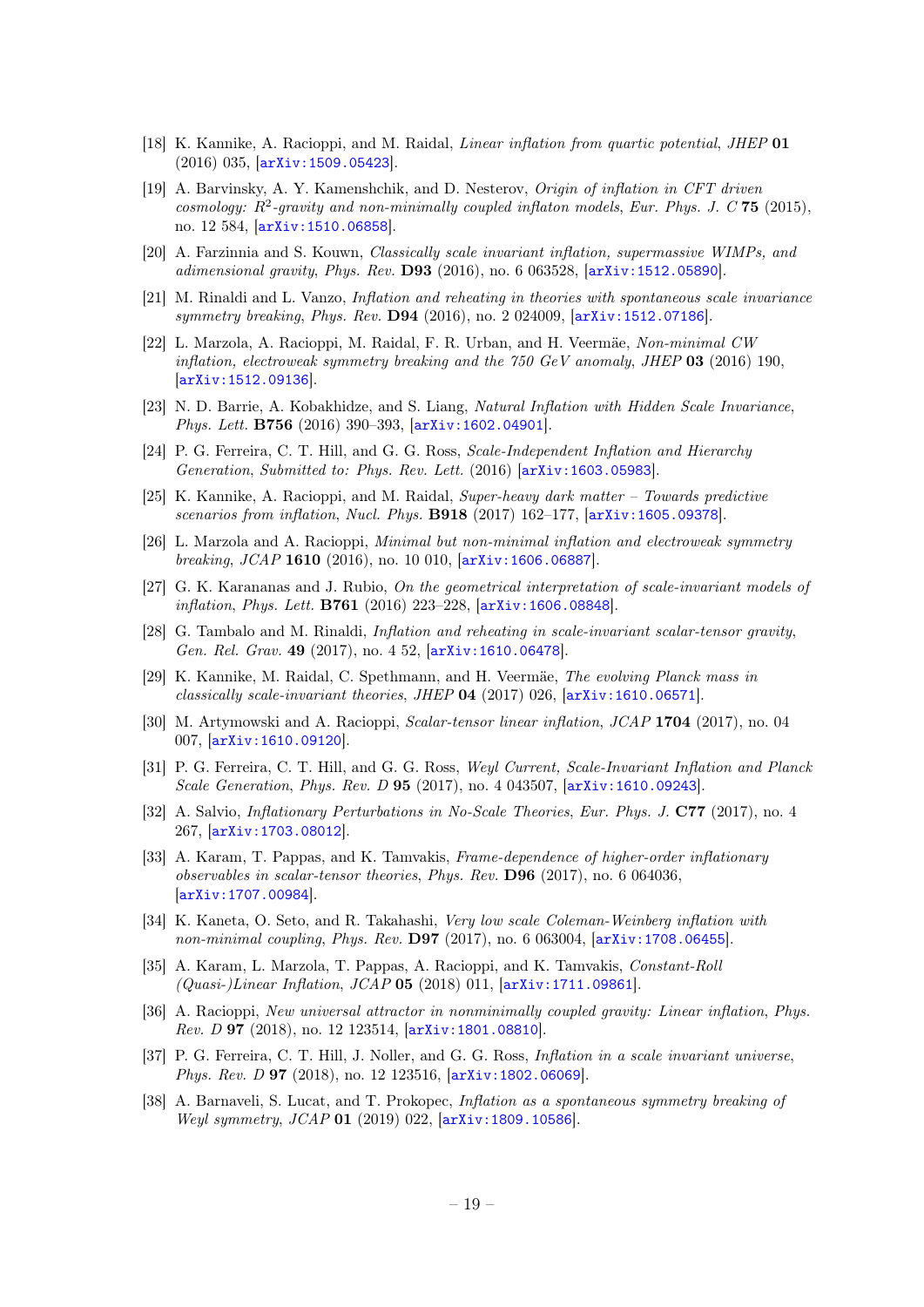- <span id="page-20-8"></span>[39] J. Kubo, M. Lindner, K. Schmitz, and M. Yamada, Planck mass and inflation as consequences of dynamically broken scale invariance, Phys. Rev. D 100 (2019), no. 1 015037, [[arXiv:1811.05950](http://arxiv.org/abs/1811.05950)].
- [40] S. Mooij, M. Shaposhnikov, and T. Voumard, Hidden and explicit quantum scale invariance, Phys. Rev. D 99 (2019), no. 8 085013,  $arXiv:1812.07946$ .
- [41] M. Shaposhnikov and K. Shimada, Asymptotic Scale Invariance and its Consequences, Phys. Rev. D 99 (2019), no. 10 103528, [[arXiv:1812.08706](http://arxiv.org/abs/1812.08706)].
- [42] C. Wetterich, Quantum scale symmetry,  $arXiv:1901.04741$ .
- <span id="page-20-9"></span>[43] S. Vicentini, L. Vanzo, and M. Rinaldi, Scale-invariant inflation with one-loop quantum corrections, Phys. Rev. D 99 (2019), no. 10 103516, [[arXiv:1902.04434](http://arxiv.org/abs/1902.04434)].
- [44] A. Shkerin, Dilaton-assisted generation of the Fermi scale from the Planck scale, Phys. Rev. D 99 (2019), no. 11 115018, [[arXiv:1903.11317](http://arxiv.org/abs/1903.11317)].
- [45] P. G. Ferreira, C. T. Hill, J. Noller, and G. G. Ross, Scale-independent  $R^2$  inflation, Phys. Rev. D 100 (2019), no. 12 123516, [[arXiv:1906.03415](http://arxiv.org/abs/1906.03415)].
- [46] D. Ghilencea, Weyl  $R^2$  inflation with an emergent Planck scale, JHEP 10 (2019) 209, [[arXiv:1906.11572](http://arxiv.org/abs/1906.11572)].
- [47] A. Salvio, *Quasi-Conformal Models and the Early Universe, Eur. Phys. J. C* 79 (2019), no. 9 750, [[arXiv:1907.00983](http://arxiv.org/abs/1907.00983)].
- [48] I. Oda, Planck Scale from Broken Local Conformal Invariance in Weyl Geometry, Adv. Stud. Theor. Phys. 14 (2020), no. 1-4 9–28, [[arXiv:1909.09889](http://arxiv.org/abs/1909.09889)].
- [49] A. Racioppi, Non-Minimal (Self-)Running Inflation: Metric vs. Palatini Formulation, [arXiv:1912.10038](http://arxiv.org/abs/1912.10038).
- [50] D. Benisty, E. Guendelman, E. Nissimov, and S. Pacheva, Dynamically Generated Inflationary Lambda-CDM, Symmetry 12 (2020), no. 3 481, [arXiv: 2002.04110].
- [51] D. Benisty, E. Guendelman, E. Nissimov, and S. Pacheva, Quintessential Inflation with Dynamical Higgs Generation as an Affine Gravity, Symmetry 12 (2020) 734, [[arXiv:2003.04723](http://arxiv.org/abs/2003.04723)].
- <span id="page-20-0"></span>[52] Y. Tang and Y.-L. Wu, Weyl Scaling Invariant R<sup>2</sup> Gravity for Inflation,  $arXiv:2006.02811$ .
- <span id="page-20-1"></span>[53] G. Panotopoulos, Nonminimal GUT inflation after Planck results, Phys. Rev. D89 (2014), no. 4 047301, [[arXiv:1403.0931](http://arxiv.org/abs/1403.0931)].
- <span id="page-20-2"></span>[54] N. Okada, V. N. Senoğuz, and Q. Shafi, *The Observational Status of Simple Inflationary* Models: an Update, Turk. J. Phys. 40 (2016), no. 2 150–162, [[arXiv:1403.6403](http://arxiv.org/abs/1403.6403)].
- <span id="page-20-3"></span>[55] F. Cooper and G. Venturi, Cosmology and Broken Scale Invariance, Phys. Rev. D 24 (1981) 3338.
- <span id="page-20-10"></span>[56] A. Salvio and A. Strumia, Agravity, JHEP 06 (2014) 080, [[arXiv:1403.4226](http://arxiv.org/abs/1403.4226)].
- <span id="page-20-7"></span>[57] A. Racioppi, Coleman-Weinberg linear inflation: metric vs. Palatini formulation, JCAP 1712 (2017), no. 12 041, [[arXiv:1710.04853](http://arxiv.org/abs/1710.04853)].
- <span id="page-20-4"></span>[58] H. Azri and D. s. Demir, Induced Affine Inflation, Phys. Rev. D 97 (2018), no. 4 044025, [[arXiv:1802.00590](http://arxiv.org/abs/1802.00590)].
- <span id="page-20-5"></span>[59] M. Heikinheimo, A. Racioppi, M. Raidal, C. Spethmann, and K. Tuominen, Physical Naturalness and Dynamical Breaking of Classical Scale Invariance, Mod.Phys.Lett. A29 (2014) 1450077, [[arXiv:1304.7006](http://arxiv.org/abs/1304.7006)].
- <span id="page-20-6"></span>[60] E. Gabrielli, M. Heikinheimo, K. Kannike, A. Racioppi, M. Raidal, et al., Towards Completing the Standard Model: Vacuum Stability, EWSB and Dark Matter, Phys.Rev. D89 (2014), no. 1 015017, [[arXiv:1309.6632](http://arxiv.org/abs/1309.6632)].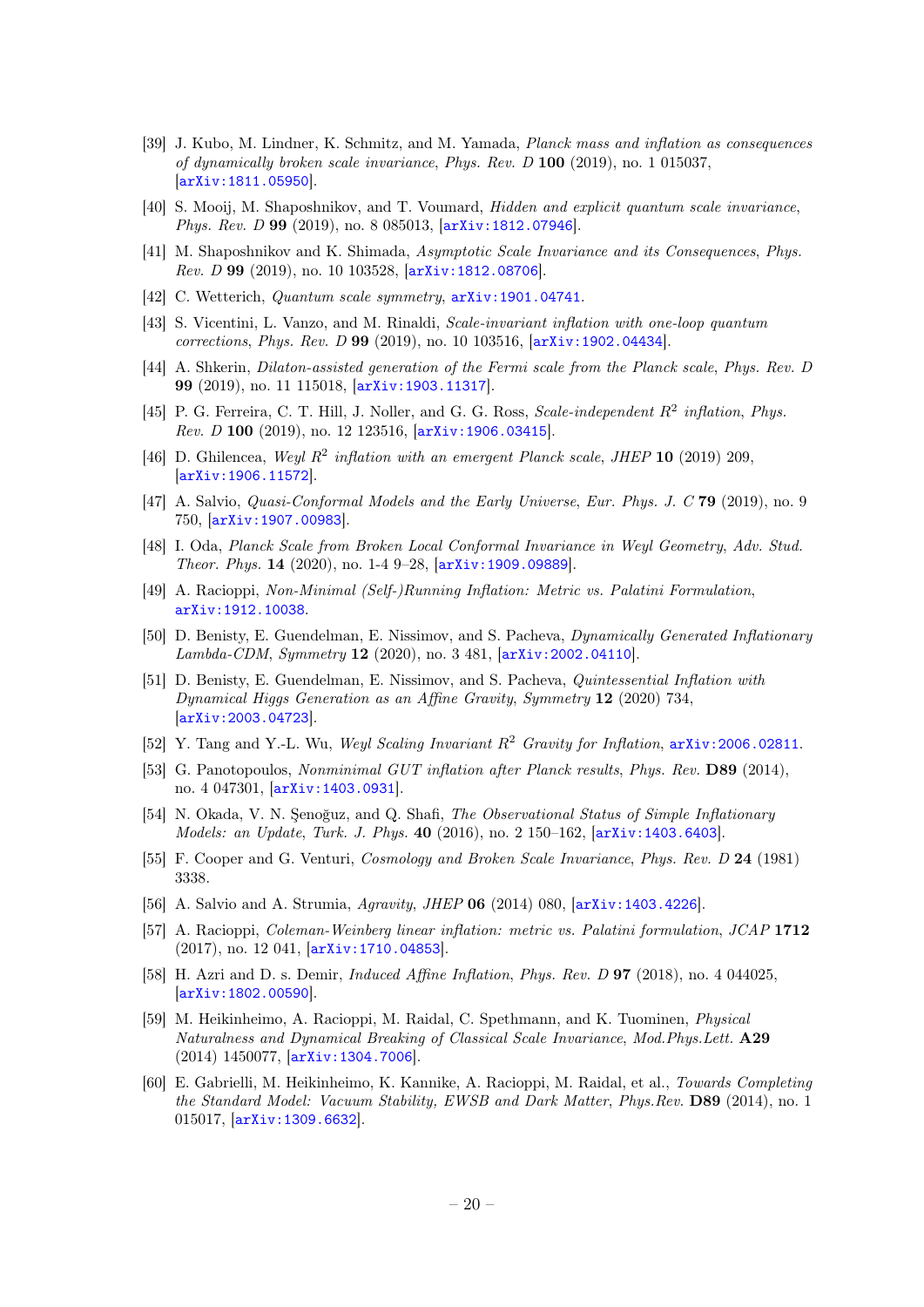- <span id="page-21-0"></span>[61] T. P. Sotiriou,  $f(R)$  gravity and scalar-tensor theory, Class. Quant. Grav. 23 (2006) 5117–5128, [[gr-qc/0604028](http://arxiv.org/abs/gr-qc/0604028)].
- [62] T. P. Sotiriou and S. Liberati, *Metric-affine f(R) theories of gravity, Annals Phys.* **322** (2007)  $935-966$ ,  $|gr-qc/0604006|$  $|gr-qc/0604006|$  $|gr-qc/0604006|$ .
- <span id="page-21-5"></span>[63] T. P. Sotiriou and V. Faraoni,  $f(R)$  Theories Of Gravity, Rev. Mod. Phys. 82 (2010) 451–497, [[arXiv:0805.1726](http://arxiv.org/abs/0805.1726)].
- [64] M. Borunda, B. Janssen, and M. Bastero-Gil, Palatini versus metric formulation in higher curvature gravity, JCAP 11 (2008) 008, [[arXiv:0804.4440](http://arxiv.org/abs/0804.4440)].
- [65] A. De Felice and S. Tsujikawa,  $f(R)$  theories, Living Rev. Rel. 13 (2010) 3, [[arXiv:1002.4928](http://arxiv.org/abs/1002.4928)].
- [66] G. J. Olmo, Palatini Approach to Modified Gravity:  $f(R)$  Theories and Beyond, Int. J. Mod. Phys. **D20** (2011) 413-462,  $\overline{arXiv:1101.3864}$  $\overline{arXiv:1101.3864}$  $\overline{arXiv:1101.3864}$ .
- [67] S. Capozziello and M. De Laurentis, Extended Theories of Gravity, Phys. Rept. 509 (2011) 167–321, [[arXiv:1108.6266](http://arxiv.org/abs/1108.6266)].
- [68] T. Clifton, P. G. Ferreira, A. Padilla, and C. Skordis, Modified Gravity and Cosmology, Phys. Rept. 513 (2012) 1–189, [[arXiv:1106.2476](http://arxiv.org/abs/1106.2476)].
- <span id="page-21-1"></span>[69] S. Nojiri, S. D. Odintsov, and V. K. Oikonomou, Modified Gravity Theories on a Nutshell: Inflation, Bounce and Late-time Evolution, Phys. Rept. 692 (2017) 1–104, [[arXiv:1705.11098](http://arxiv.org/abs/1705.11098)].
- <span id="page-21-2"></span>[70] T. Padmanabhan, Holographic gravity and the surface term in the Einstein-Hilbert action, *Braz. J. Phys.* **35** (2005) 362–372,  $gr-qc/0412068$ .
- <span id="page-21-3"></span>[71] A. Paranjape, S. Sarkar, and T. Padmanabhan, *Thermodynamic route to field equations in* Lancos-Lovelock gravity, Phys. Rev. D74 (2006) 104015, [[hep-th/0607240](http://arxiv.org/abs/hep-th/0607240)].
- <span id="page-21-4"></span>[72] Q. Exirifard and M. M. Sheikh-Jabbari, Lovelock gravity at the crossroads of Palatini and metric formulations, Phys. Lett. **B661** (2008) 158-161,  $\left[ \frac{\text{arXiv:0705.1879}}{\text{arXiv:0705.1879}} \right]$  $\left[ \frac{\text{arXiv:0705.1879}}{\text{arXiv:0705.1879}} \right]$  $\left[ \frac{\text{arXiv:0705.1879}}{\text{arXiv:0705.1879}} \right]$ .
- <span id="page-21-6"></span>[73] V. F. Mukhanov and G. Chibisov, Quantum fluctuations and a nonsingular universe, JETP *Lett.* **33** (1981) 532–535.
- <span id="page-21-7"></span>[74] A. Starobinskii, The perturbation spectrum evolving from a nonsingular initially de-sitter cosmology and the microwave background anisotropy, Soviet Astronomy Letters 9 (1983) 302–304.
- <span id="page-21-8"></span>[75] C. van de Bruck and L. E. Paduraru, Simplest extension of Starobinsky inflation, Phys. Rev. D 92 (2015) 083513, [[arXiv:1505.01727](http://arxiv.org/abs/1505.01727)].
- [76] S. Kaneda and S. V. Ketov, Starobinsky-like two-field inflation, Eur. Phys. J. C 76 (2016), no. 1 26, [[arXiv:1510.03524](http://arxiv.org/abs/1510.03524)].
- [77] A. de la Cruz-Dombriz, E. Elizalde, S. D. Odintsov, and D. Sáez-Gómez, Spotting deviations from  $R^2$  inflation, JCAP 05 (2016) 060,  $[$ [arXiv:1603.05537](http://arxiv.org/abs/1603.05537)].
- [78] Y.-C. Wang and T. Wang, *Primordial perturbations generated by Higgs field and*  $R^2$  operator, Phys. Rev. D 96 (2017), no. 12 123506,  $[ary:1701.06636]$ .
- [79] Y. Ema, *Higgs Scalaron Mixed Inflation, Phys. Lett. B* 770 (2017) 403-411, [[arXiv:1701.07665](http://arxiv.org/abs/1701.07665)].
- [80] T. Mori, K. Kohri, and J. White, *Multi-field effects in a simple extension of*  $R^2$  *inflation*,  $JCAP$  10 (2017) 044,  $|arXiv:1705.05638|$  $|arXiv:1705.05638|$  $|arXiv:1705.05638|$ .
- [81] S. Pi, Y.-l. Zhang, Q.-G. Huang, and M. Sasaki, Scalaron from  $R^2$ -gravity as a heavy field, JCAP 05 (2018) 042, [[arXiv:1712.09896](http://arxiv.org/abs/1712.09896)].
- [82] M. He, A. A. Starobinsky, and J. Yokoyama, *Inflation in the mixed Higgs-R<sup>2</sup> model, JCAP* 05 (2018) 064, [[arXiv:1804.00409](http://arxiv.org/abs/1804.00409)].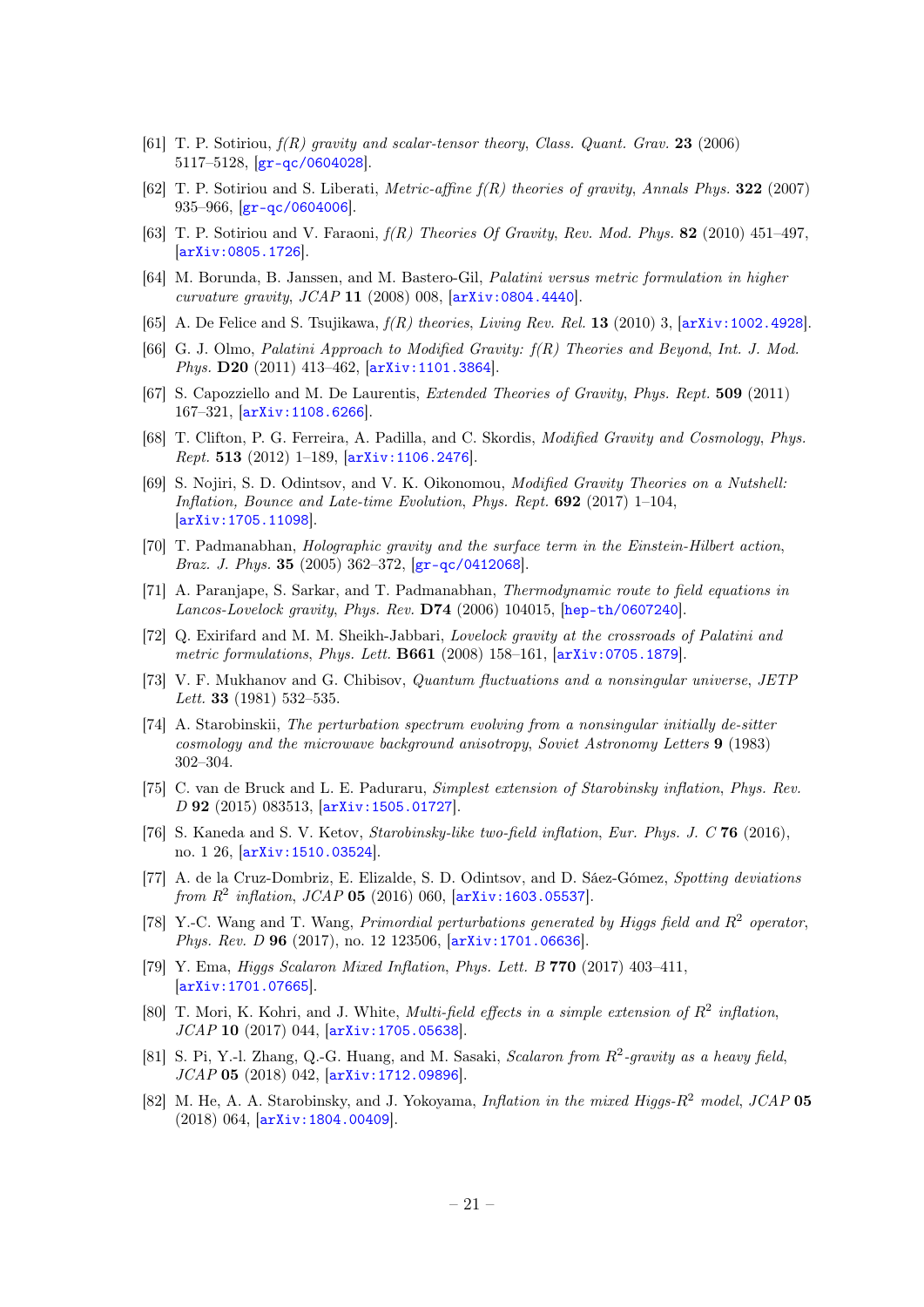- [83] L.-H. Liu, T. Prokopec, and A. A. Starobinsky, Inflation in an effective gravitational model and asymptotic safety, Phys. Rev. D 98 (2018), no. 4 043505, [[arXiv:1806.05407](http://arxiv.org/abs/1806.05407)].
- [84] D. Gorbunov and A. Tokareva, Scalaron the healer: removing the strong-coupling in the Higgsand Higgs-dilaton inflations, Phys. Lett. B 788  $(2019)$  37-41,  $\arxiv:1807.02392$ .
- [85] E. Elizalde, S. Odintsov, V. Oikonomou, and T. Paul, *Logarithmic-corrected*  $R^2$  Gravity Inflation in the Presence of Kalb-Ramond Fields, JCAP 02 (2019) 017, [[arXiv:1810.07711](http://arxiv.org/abs/1810.07711)].
- [86] A. R. R. Castellanos, F. Sobreira, I. L. Shapiro, and A. A. Starobinsky, On higher derivative corrections to the  $R + R^2$  inflationary model, JCAP 12 (2018) 007,  $[\text{arXiv:1810.07787}]$  $[\text{arXiv:1810.07787}]$  $[\text{arXiv:1810.07787}]$ .
- [87] A. Gundhi and C. F. Steinwachs, Scalaron-Higgs inflation, Nucl. Phys. B 954 (2020) 114989, [[arXiv:1810.10546](http://arxiv.org/abs/1810.10546)].
- [88] A. Karam, T. Pappas, and K. Tamvakis, Nonminimal Coleman–Weinberg Inflation with an  $R^2$  term,  $JCAP$  02 (2019) 006,  $[$ [arXiv:1810.12884](http://arxiv.org/abs/1810.12884)].
- [89] V.-M. Enckell, K. Enqvist, S. Rasanen, and L.-P. Wahlman, *Higgs-R<sup>2</sup> inflation full slow-rold* study at tree-level, JCAP 01 (2020) 041, [[arXiv:1812.08754](http://arxiv.org/abs/1812.08754)].
- [90] M. He, R. Jinno, K. Kamada, S. C. Park, A. A. Starobinsky, and J. Yokoyama, On the violent preheating in the mixed Higgs- $R^2$  inflationary model, Phys. Lett. B 791 (2019) 36-42, [[arXiv:1812.10099](http://arxiv.org/abs/1812.10099)].
- <span id="page-22-0"></span>[91] D. D. Canko, I. D. Gialamas, and G. P. Kodaxis, A simple  $F(\mathcal{R}, \phi)$  deformation of Starobinsky inflationary model, Eur. Phys. J. C 80 (2020), no. 5 458, [[arXiv:1901.06296](http://arxiv.org/abs/1901.06296)].
- <span id="page-22-1"></span>[92] T. Koivisto and H. Kurki-Suonio, Cosmological perturbations in the palatini formulation of modified gravity, Class. Quant. Grav.  $23$  (2006) 2355–2369, [[astro-ph/0509422](http://arxiv.org/abs/astro-ph/0509422)].
- [93] F. Bauer and D. A. Demir, Inflation with Non-Minimal Coupling: Metric versus Palatini Formulations, Phys. Lett. B665 (2008) 222–226, [[arXiv:0803.2664](http://arxiv.org/abs/0803.2664)].
- [94] K. Enqvist, T. Koivisto, and G. Rigopoulos, Non-metric chaotic inflation, JCAP 05 (2012) 023, [[arXiv:1107.3739](http://arxiv.org/abs/1107.3739)].
- [95] A. Borowiec, M. Kamionka, A. Kurek, and M. Szydlowski, Cosmic acceleration from modified gravity with Palatini formalism, JCAP 02 (2012) 027, [[arXiv:1109.3420](http://arxiv.org/abs/1109.3420)].
- [96] A. Stachowski, M. Szydł owski, and A. Borowiec, Starobinsky cosmological model in Palatini formalism, Eur. Phys. J. C 77 (2017), no. 6 406,  $[arXiv:1608.03196]$  $[arXiv:1608.03196]$  $[arXiv:1608.03196]$ .
- [97] S. Rasanen and P. Wahlman, Higgs inflation with loop corrections in the Palatini formulation, JCAP 11 (2017) 047, [[arXiv:1709.07853](http://arxiv.org/abs/1709.07853)].
- [98] T. Tenkanen, Resurrecting Quadratic Inflation with a non-minimal coupling to gravity, JCAP 12 (2017) 001, [[arXiv:1710.02758](http://arxiv.org/abs/1710.02758)].
- [99] L. Järv, A. Racioppi, and T. Tenkanen, Palatini side of inflationary attractors, Phys. Rev. D 97 (2018), no. 8 083513, [[arXiv:1712.08471](http://arxiv.org/abs/1712.08471)].
- [100] T. Markkanen, T. Tenkanen, V. Vaskonen, and H. Veermäe, Quantum corrections to quartic inflation with a non-minimal coupling: metric vs. Palatini, JCAP 03 (2018) 029, [[arXiv:1712.04874](http://arxiv.org/abs/1712.04874)].
- [101] V.-M. Enckell, K. Enqvist, S. Rasanen, and E. Tomberg, Higgs inflation at the hilltop, JCAP 06 (2018) 005, [[arXiv:1802.09299](http://arxiv.org/abs/1802.09299)].
- [102] P. Carrilho, D. Mulryne, J. Ronayne, and T. Tenkanen, Attractor Behaviour in Multifield Inflation, JCAP 06 (2018) 032,  $[ary:1804.10489]$ .
- [103] J. Wu, G. Li, T. Harko, and S.-D. Liang, *Palatini formulation of*  $f(R,T)$  *gravity theory, and* its cosmological implications, Eur. Phys. J. C  $78$  (2018), no. 5 430,  $[arXiv:1805.07419]$  $[arXiv:1805.07419]$  $[arXiv:1805.07419]$ .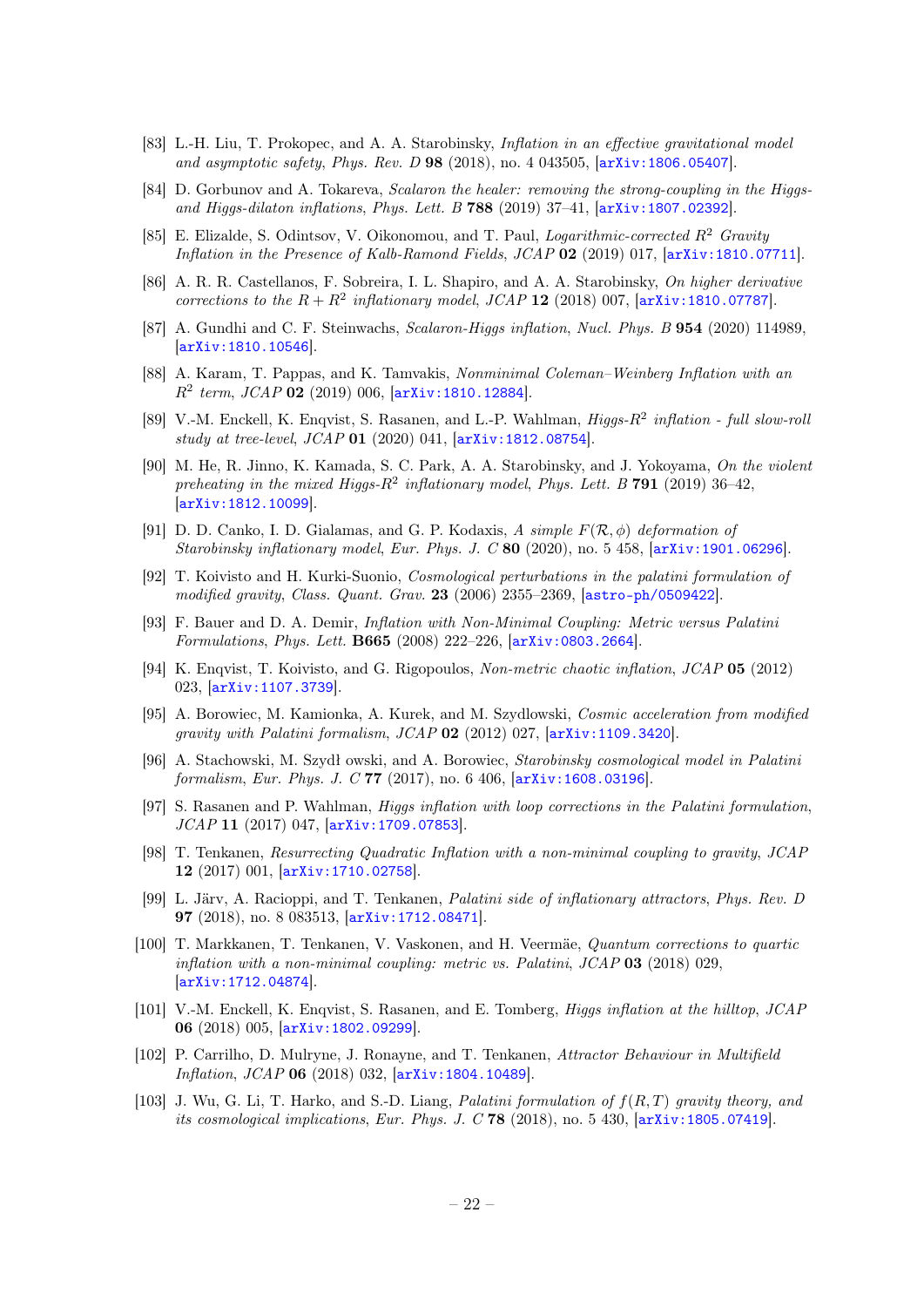- [104] A. Kozak and A. Borowiec, Palatini frames in scalar–tensor theories of gravity, Eur. Phys. J.  $C$  79 (2019), no. 4 335,  $\left[ \ar{\text{Xiv}}:1808.05598 \right]$ .
- [105] S. Rasanen and E. Tomberg, Planck scale black hole dark matter from Higgs inflation, JCAP 01 (2019) 038, [[arXiv:1810.12608](http://arxiv.org/abs/1810.12608)].
- [106] S. Rasanen, Higgs inflation in the Palatini formulation with kinetic terms for the metric, [arXiv:1811.09514](http://arxiv.org/abs/1811.09514).
- [107] K. Shimada, K. Aoki, and K.-i. Maeda, Metric-affine Gravity and Inflation, Phys. Rev. D 99 (2019), no. 10 104020, [[arXiv:1812.03420](http://arxiv.org/abs/1812.03420)].
- [108] T. Takahashi and T. Tenkanen, Towards distinguishing variants of non-minimal inflation, JCAP 04 (2019) 035, [[arXiv:1812.08492](http://arxiv.org/abs/1812.08492)].
- [109] R. Jinno, K. Kaneta, K.-y. Oda, and S. C. Park, Hillclimbing inflation in metric and Palatini formulations, Phys. Lett. B 791 (2019) 396–402, [[arXiv:1812.11077](http://arxiv.org/abs/1812.11077)].
- [110] J. Rubio and E. S. Tomberg, Preheating in Palatini Higgs inflation, JCAP 04 (2019) 021, [[arXiv:1902.10148](http://arxiv.org/abs/1902.10148)].
- [111] R. Jinno, M. Kubota, K.-y. Oda, and S. C. Park, Higgs inflation in metric and Palatini formalisms: Required suppression of higher dimensional operators, JCAP 03 (2020) 063, [[arXiv:1904.05699](http://arxiv.org/abs/1904.05699)].
- [112] M. Giovannini, Post-inflationary phases stiffer than radiation and Palatini formulation, Class. Quant. Grav. 36 (2019), no. 23 235017, [[arXiv:1905.06182](http://arxiv.org/abs/1905.06182)].
- <span id="page-23-1"></span>[113] T. Tenkanen, Trans-Planckian censorship, inflation, and dark matter, Phys. Rev. D 101 (2020), no. 6 063517, [[arXiv:1910.00521](http://arxiv.org/abs/1910.00521)].
- [114] T. Tenkanen and L. Visinelli, Axion dark matter from Higgs inflation with an intermediate H∗, JCAP 08 (2019) 033, [[arXiv:1906.11837](http://arxiv.org/abs/1906.11837)].
- [115] N. Bostan, Non-minimally coupled quartic inflation with Coleman-Weinberg one-loop corrections in the Palatini formulation, [arXiv:1907.13235](http://arxiv.org/abs/1907.13235).
- [116] N. Bostan, Quadratic, Higgs and hilltop potentials in the Palatini gravity, [arXiv:1908.09674](http://arxiv.org/abs/1908.09674).
- <span id="page-23-5"></span>[117] M. Shaposhnikov, A. Shkerin, and S. Zell, Standard Model Meets Gravity: Electroweak Symmetry Breaking and Inflation, [arXiv:2001.09088](http://arxiv.org/abs/2001.09088).
- <span id="page-23-6"></span>[118] M. Shaposhnikov, A. Shkerin, and S. Zell, Quantum Effects in Palatini Higgs Inflation, JCAP 07 (2020) 064, [[arXiv:2002.07105](http://arxiv.org/abs/2002.07105)].
- [119] A. Borowiec and A. Kozak, New class of hybrid metric-Palatini scalar-tensor theories of gravity, [arXiv:2003.02741](http://arxiv.org/abs/2003.02741).
- [120] L. Järv, A. Karam, A. Kozak, A. Lykkas, A. Racioppi, and M. Saal, On the equivalence of inflationary models between the metric and Palatini formulation of scalar-tensor theories, [arXiv:2005.14571](http://arxiv.org/abs/2005.14571).
- <span id="page-23-2"></span>[121] T. Tenkanen, Tracing the high energy theory of gravity: an introduction to Palatini inflation, Gen. Rel. Grav. 52 (2020), no. 4 33, [[arXiv:2001.10135](http://arxiv.org/abs/2001.10135)].
- <span id="page-23-0"></span>[122] T. Tenkanen and E. Tomberg, Initial conditions for plateau inflation: a case study, JCAP 04 (2020) 050, [[arXiv:2002.02420](http://arxiv.org/abs/2002.02420)].
- [123] F. Bombacigno and G. Montani, Big bounce cosmology for Palatini  $R^2$  gravity with a Nieh–Yan term, Eur. Phys. J. C 79 (2019), no. 5 405,  $arXiv:1809.07563$ .
- <span id="page-23-3"></span>[124] V.-M. Enckell, K. Enqvist, S. Rasanen, and L.-P. Wahlman, Inflation with  $R^2$  term in the Palatini formalism, JCAP 1902 (2019) 022, [[arXiv:1810.05536](http://arxiv.org/abs/1810.05536)].
- <span id="page-23-4"></span>[125] I. Antoniadis, A. Karam, A. Lykkas, and K. Tamvakis, Palatini inflation in models with an  $R^2$  term, JCAP 1811 (2018), no. 11 028,  $[$ [arXiv:1810.10418](http://arxiv.org/abs/1810.10418)].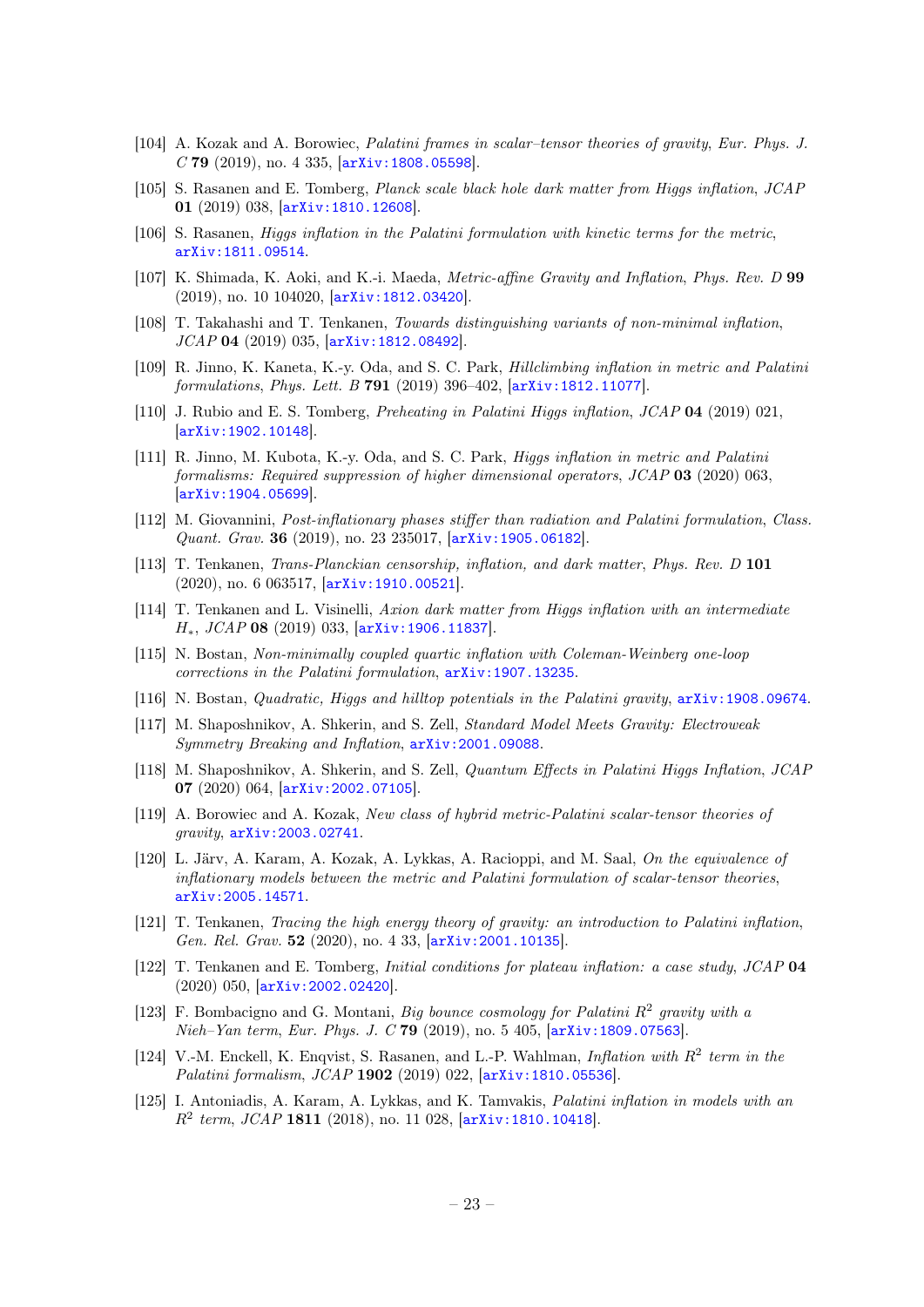- [126] I. Antoniadis, A. Karam, A. Lykkas, T. Pappas, and K. Tamvakis, Rescuing Quartic and Natural Inflation in the Palatini Formalism, JCAP 03 (2019) 005,  $arXiv:1812.00847$ .
- <span id="page-24-8"></span>[127] T. Tenkanen, Minimal Higgs inflation with an  $R^2$  term in Palatini gravity, Phys. Rev. D 99 (2019), no. 6 063528, [[arXiv:1901.01794](http://arxiv.org/abs/1901.01794)].
- [128] A. Edery and Y. Nakayama, Palatini formulation of pure  $R^2$  gravity yields Einstein gravity with no massless scalar, Phys. Rev. D 99 (2019), no. 12 124018,  $[array:1902.07876]$ .
- <span id="page-24-2"></span>[129] I. D. Gialamas and A. Lahanas, Reheating in  $R^2$  Palatini inflationary models, Phys. Rev. D 101 (2020), no. 8 084007, [[arXiv:1911.11513](http://arxiv.org/abs/1911.11513)].
- [130] I. Antoniadis, A. Karam, A. Lykkas, T. Pappas, and K. Tamvakis, Single-field inflation in models with an  $R^2$  term, in 19th Hellenic School and Workshops on Elementary Particle Physics and Gravity, 12, 2019. [arXiv:1912.12757](http://arxiv.org/abs/1912.12757).
- [131] I. Antoniadis, A. Lykkas, and K. Tamvakis, Constant-roll in the Palatini-R<sup>2</sup> models, JCAP 04 (2020), no. 04 033, [[arXiv:2002.12681](http://arxiv.org/abs/2002.12681)].
- <span id="page-24-9"></span>[132] A. Lloyd-Stubbs and J. McDonald, Sub-Planckian  $\phi^2$  Inflation in the Palatini Formulation of Gravity with an  $R^2$  term,  $arXiv:2002.08324$ .
- [133] D. Ghilencea, Palatini quadratic gravity: spontaneous breaking of gauged scale symmetry and inflation, [arXiv:2003.08516](http://arxiv.org/abs/2003.08516).
- <span id="page-24-0"></span>[134] N. Das and S. Panda, *Inflation in*  $f(R,h)$  *theory formulated in the Palatini formalism*, [arXiv:2005.14054](http://arxiv.org/abs/2005.14054).
- <span id="page-24-1"></span>[135] T. Markkanen, S. Nurmi, A. Rajantie, and S. Stopyra, The 1-loop effective potential for the Standard Model in curved spacetime, JHEP 06 (2018) 040, [[arXiv:1804.02020](http://arxiv.org/abs/1804.02020)].
- <span id="page-24-3"></span>[136] T. Matsumura et al., Litebird: Mission overview and focal plane layout, Journal of Low Temperature Physics 184 (Aug, 2016) 824–831.
- <span id="page-24-4"></span>[137] A. Kogut, D. Fixsen, D. Chuss, J. Dotson, E. Dwek, M. Halpern, G. Hinshaw, S. Meyer, S. Moseley, M. Seiffert, D. Spergel, and E. Wollack, The primordial inflation explorer (PIXIE): a nulling polarimeter for cosmic microwave background observations, Journal of Cosmology and Astroparticle Physics 2011 (jul, 2011) 025–025.
- <span id="page-24-5"></span>[138] NASA PICO Collaboration, S. Hanany et al., PICO: Probe of Inflation and Cosmic Origins, [arXiv:1902.10541](http://arxiv.org/abs/1902.10541).
- <span id="page-24-6"></span>[139] J. Ellis, M. A. G. Garcia, D. V. Nanopoulos, and K. A. Olive, Calculations of Inflaton Decays and Reheating: with Applications to No-Scale Inflation Models, JCAP 1507 (2015), no. 07 050, [[arXiv:1505.06986](http://arxiv.org/abs/1505.06986)].
- <span id="page-24-7"></span>[140] L. Kofman, A. D. Linde, and A. A. Starobinsky, Reheating after inflation, Phys. Rev. Lett. 73 (1994) 3195–3198, [[hep-th/9405187](http://arxiv.org/abs/hep-th/9405187)].
- [141] L. Kofman, A. D. Linde, and A. A. Starobinsky, Towards the theory of reheating after inflation, Phys. Rev. D56 (1997) 3258–3295, [[hep-ph/9704452](http://arxiv.org/abs/hep-ph/9704452)].
- [142] A. R. Liddle and S. M. Leach, How long before the end of inflation were observable perturbations produced?, Phys. Rev. D 68 (2003) 103503, [[astro-ph/0305263](http://arxiv.org/abs/astro-ph/0305263)].
- [143] S. Dodelson and L. Hui, A Horizon ratio bound for inflationary fluctuations, Phys. Rev. Lett. 91 (2003) 131301, [[astro-ph/0305113](http://arxiv.org/abs/astro-ph/0305113)].
- [144] D. I. Podolsky, G. N. Felder, L. Kofman, and M. Peloso, Equation of state and beginning of thermalization after preheating, [hep-ph/0507096v1](http://arxiv.org/abs/hep-ph/0507096v1).
- [145] J. Martin and C. Ringeval, First CMB Constraints on the Inflationary Reheating Temperature, Phys. Rev. D 82 (2010) 023511, [[arXiv:1004.5525](http://arxiv.org/abs/1004.5525)].